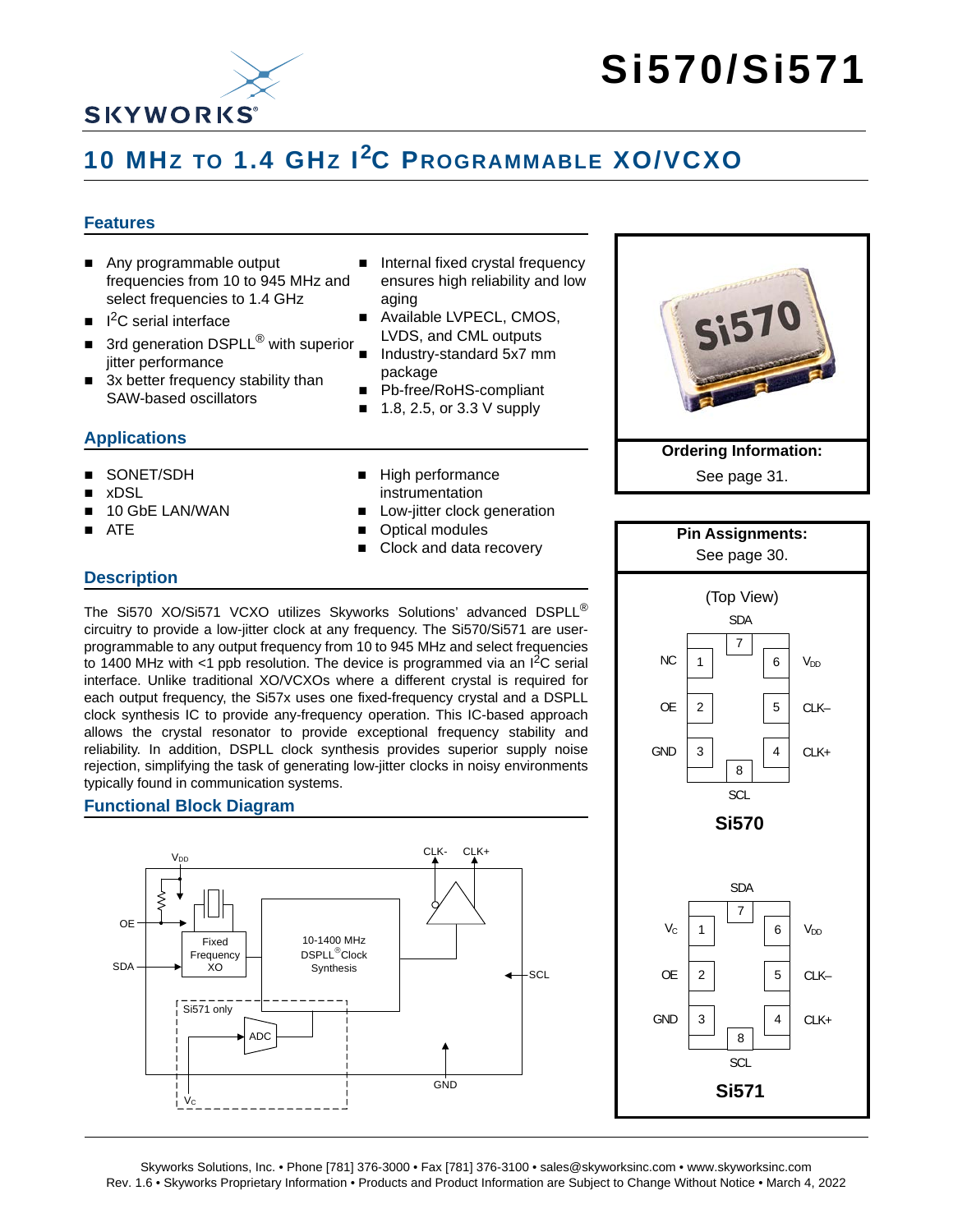### **Si570/Si571**

### **TABLE OF CONTENTS**

### **Section Page**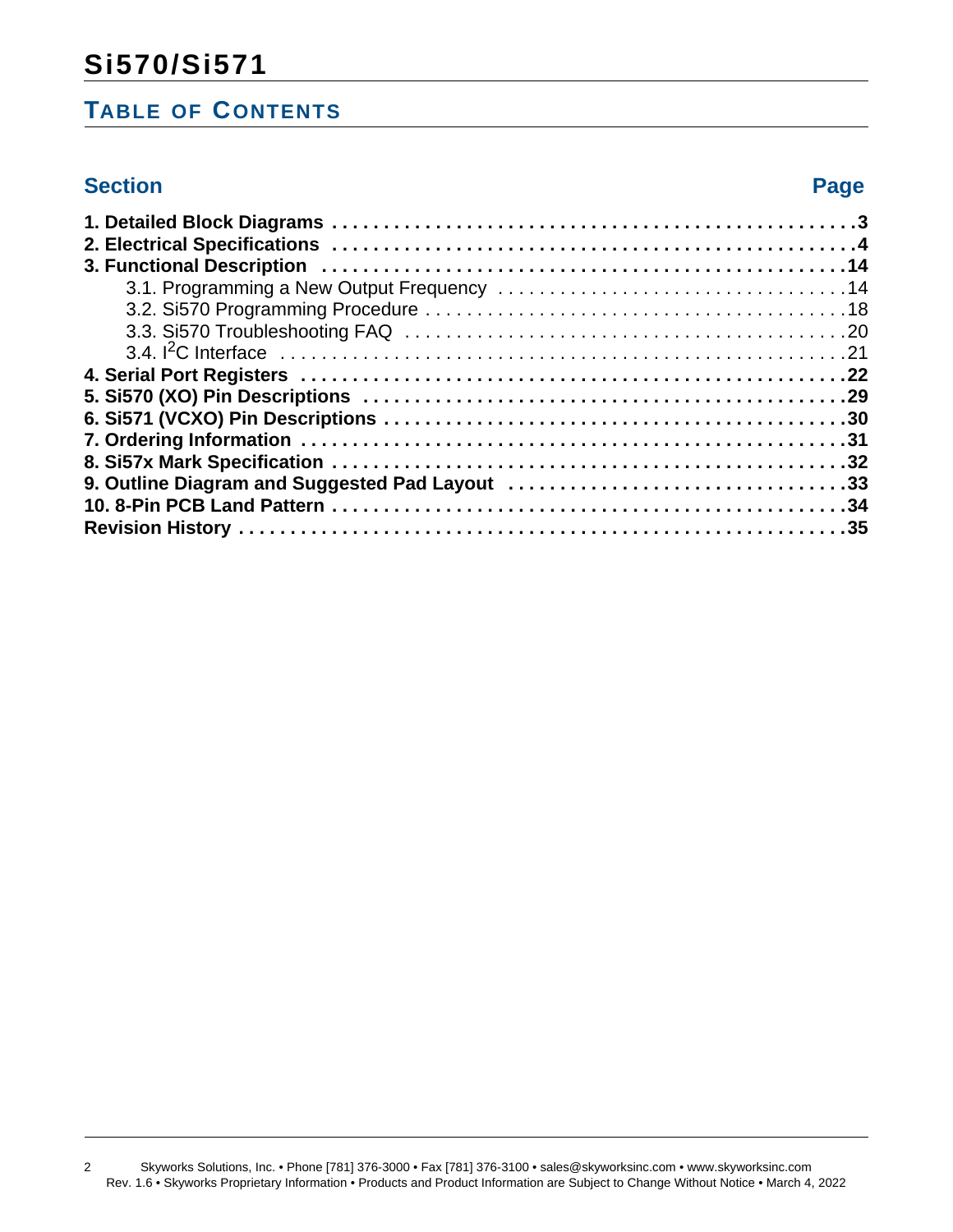### <span id="page-2-0"></span>**1. Detailed Block Diagrams**



### **Figure 1. Si570 Detailed Block Diagram**



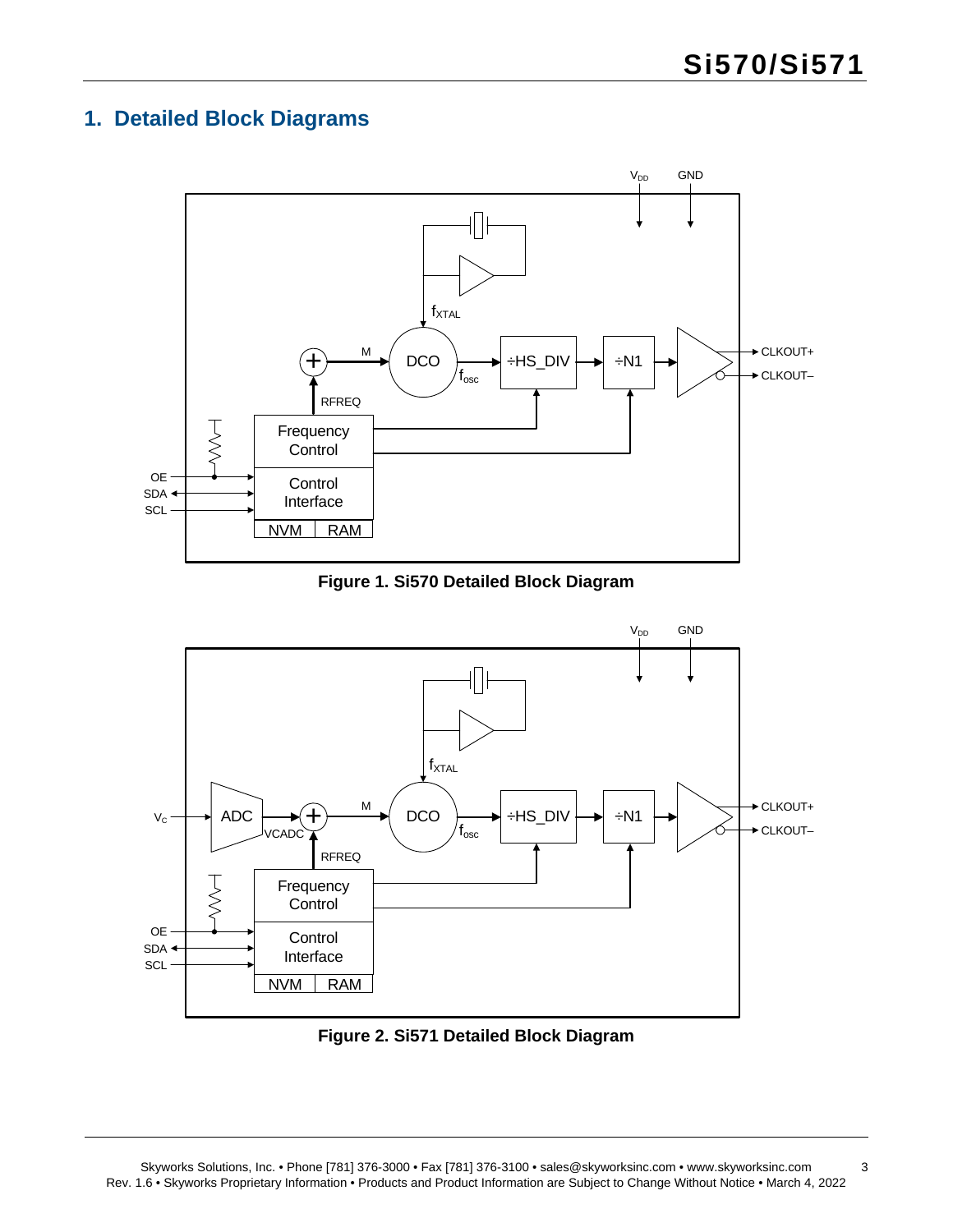### <span id="page-3-0"></span>**2. Electrical Specifications**

### **Table 1. Recommended Operating Conditions**

| Parameter                                                                                                                            | <b>Symbol</b>          | <b>Test Condition</b>                                                                               | Min                  | <b>Typ</b>                   | <b>Max</b>                    | <b>Unit</b> |
|--------------------------------------------------------------------------------------------------------------------------------------|------------------------|-----------------------------------------------------------------------------------------------------|----------------------|------------------------------|-------------------------------|-------------|
|                                                                                                                                      |                        | 3.3 V option                                                                                        | 2.97                 | 3.3                          | 3.63                          |             |
| Supply Voltage <sup>1</sup>                                                                                                          | $V_{DD}$               | 2.5 V option                                                                                        | 2.25                 | 2.5                          | 2.75                          | V           |
|                                                                                                                                      |                        | 1.8 V option                                                                                        | 1.71                 | 1.8                          | 1.89                          |             |
| <b>Supply Current</b>                                                                                                                | <b>I</b> <sub>DD</sub> | Output enabled<br><b>LVPECL</b><br><b>CML</b><br><b>LVDS</b><br><b>CMOS</b><br><b>TriState mode</b> |                      | 120<br>108<br>99<br>90<br>60 | 130<br>117<br>108<br>98<br>75 | mA          |
| Output Enable $(OE)^2$ ,<br>Serial Data (SDA),<br>Serial Clock (SCL)                                                                 |                        | $V_{\text{IH}}$<br>$V_{IL}$                                                                         | $0.75 \times V_{DD}$ |                              | 0.5                           | V           |
| <b>Operating Temperature Range</b>                                                                                                   | $T_A$                  |                                                                                                     | $-40$                |                              | 85                            | °C          |
| Notes:<br>de Onto the la proposation annothed burning work as Can Cantine IIZ Ordering Information La popular Od for further details |                        |                                                                                                     |                      |                              |                               |             |

<span id="page-3-1"></span>**1.** Selectable parameter specified by part number. See Section ["7. Ordering Information" on page 31](#page-30-0) for further details.

<span id="page-3-2"></span>**2.** OE pin includes a 17 k $\Omega$  pullup resistor to  $V_{DD}$ . See "7. Ordering Information".

### Table 2. V<sub>C</sub> Control Voltage Input (Si571)

| Parameter                                     | <b>Symbol</b>           | <b>Test Condition</b>         | Min      | <b>Typ</b>                          | Max      | <b>Unit</b> |
|-----------------------------------------------|-------------------------|-------------------------------|----------|-------------------------------------|----------|-------------|
| Control Voltage Tuning Slope <sup>1,2,3</sup> | $K_V$                   | $V_C$ 10 to 90% of $V_{DD}$   |          | 33<br>45<br>90<br>135<br>180<br>356 |          | ppm/V       |
| Control Voltage Linearity <sup>4</sup>        |                         | <b>BSL</b>                    | $-5$     | ±1                                  | $+5$     | $\%$        |
|                                               | $L_{\text{VC}}$         | Incremental                   | $-10$    | ±5                                  | $+10$    |             |
| <b>Modulation Bandwidth</b>                   | <b>BW</b>               |                               | 9.3      | 10.0                                | 10.7     | kHz         |
| V <sub>C</sub> Input Impedance                | $Z_{\text{VC}}$         |                               | 500      |                                     |          | kΩ          |
| Nominal Control Voltage <sup>5</sup>          | <b>V<sub>CNOM</sub></b> | $\circledcirc$ f <sub>O</sub> |          | $V_{DD}/2$                          |          | $\vee$      |
| <b>Control Voltage Tuning Range</b>           | $V_{\rm C}$             |                               | $\Omega$ |                                     | $V_{DD}$ | $\vee$      |

<span id="page-3-3"></span>**Notes:**

**1.** Positive slope; selectable option by part number. See ["7. Ordering Information" on page 31.](#page-30-0)

<span id="page-3-4"></span>**2.** For best jitter and phase noise performance, always choose the smallest  $K_V$  that meets the application's minimum APR requirements. See "AN266: VCXO Tuning Slope  $(K_V)$ , Stability, and Absolute Pull Range (APR)" for more information.

<span id="page-3-5"></span>**3.**  $K_V$  variation is  $\pm 10\%$  of typical values.

<span id="page-3-6"></span>**4.** BSL determined from deviation from best straight line fit with  $V_C$  ranging from 10 to 90% of  $V_{DD}$ . Incremental slope is determined with  $V_C$  ranging from 10 to 90% of  $V_{DD}$ .

<span id="page-3-7"></span>**5.** Nominal output frequency set by  $V_{\text{CNOM}} = 1/2 \times V_{\text{DD}}$ .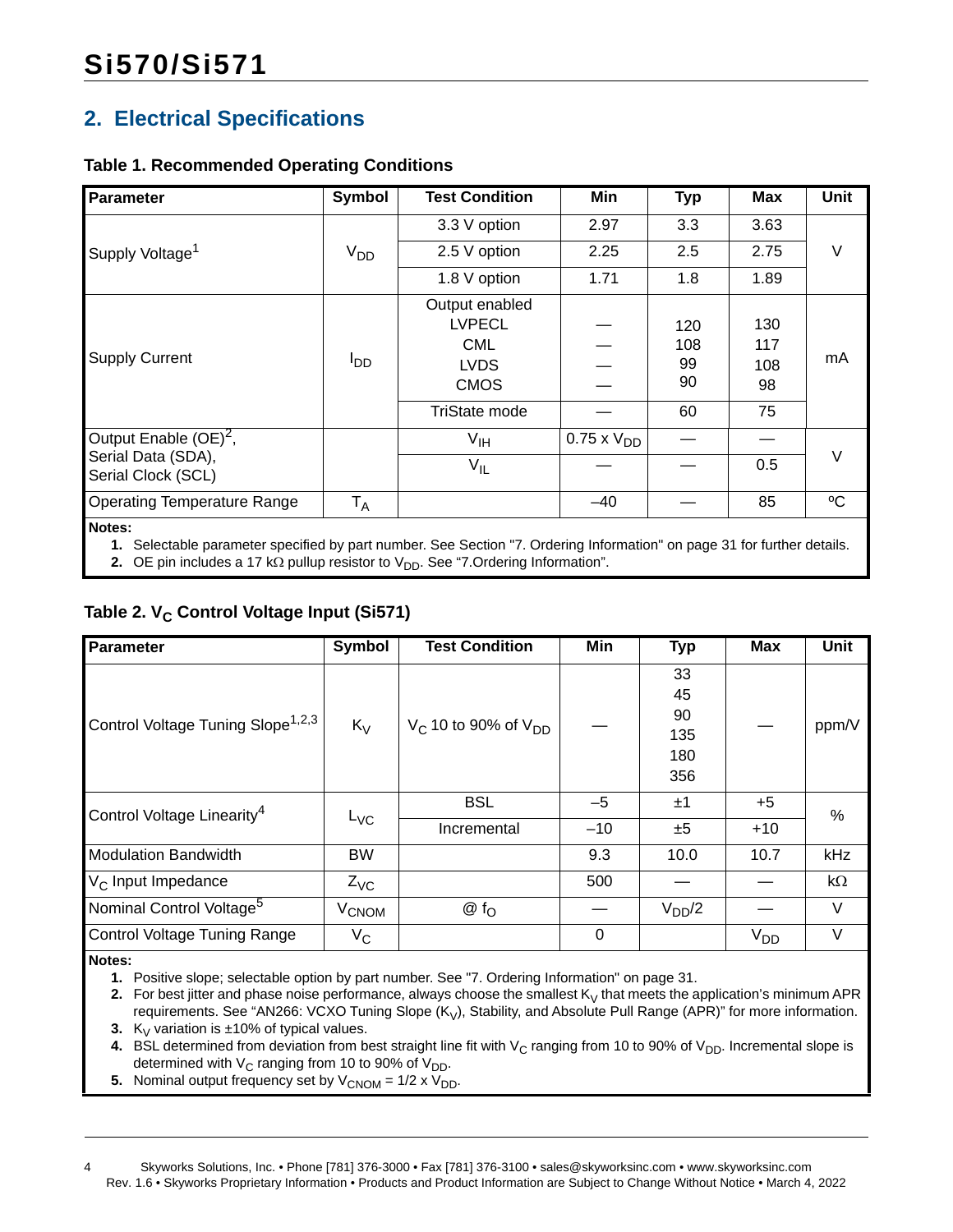<span id="page-4-4"></span>**Table 3. CLK± Output Frequency Characteristics**

| Parameter                                                                          | Symbol      | <b>Test Condition</b>             | Min    | <b>Typ</b> | <b>Max</b>     | Unit       |
|------------------------------------------------------------------------------------|-------------|-----------------------------------|--------|------------|----------------|------------|
| Programmable Frequency                                                             |             | LVPECL/LVDS/CML                   | 10     |            | 1417.5         | <b>MHz</b> |
| Range <sup>1,2</sup>                                                               | $f_{\rm O}$ | <b>CMOS</b>                       | 10     |            | 160            |            |
|                                                                                    |             |                                   | $-7$   |            | $\overline{7}$ |            |
| Temperature Stability <sup>1,3</sup>                                               |             | $T_A = -40$ to +85 °C             | $-20$  |            | $+20$          |            |
|                                                                                    |             |                                   | $-50$  |            | $+50$          | ppm        |
|                                                                                    |             |                                   | $-100$ |            | $+100$         |            |
| <b>Initial Accuracy</b>                                                            |             |                                   |        | 1.5        |                | ppm        |
|                                                                                    |             | Frequency drift over first year   |        |            | ±3             | ppm        |
| Aging                                                                              | $f_a$       | Frequency drift over 20-year life |        |            | ±10            | ppm        |
|                                                                                    |             | Temp stability = $\pm 7$ ppm      |        |            | ±20            | ppm        |
| <b>Total Stability</b>                                                             |             | Temp stability = $\pm 20$ ppm     |        |            | ±31.5          | ppm        |
|                                                                                    |             | Temp stability = $\pm 50$ ppm     |        |            | ±61.5          | ppm        |
| Absolute Pull Range <sup>1,3</sup>                                                 | <b>APR</b>  |                                   | ±12    |            | ±375           | ppm        |
| Power up Time <sup>4</sup>                                                         | tosc        |                                   |        |            | 10             | ms         |
| Notes:<br>1. See Section "7. Ordering Information" on page 31 for further details. |             |                                   |        |            |                |            |

<span id="page-4-1"></span><span id="page-4-0"></span>**2.** Specified at time of order by part number. Three speed grades available: Grade A covers 10 to 945 MHz, 970 to 1134 MHz, and 1213 to 1417.5 MHz. Grade B covers 10 to 810 MHz. Grade C covers 10 to 280 MHz.

<span id="page-4-2"></span>**3.** Selectable parameter specified by part number.

<span id="page-4-3"></span>**4.** Time from power up or tristate mode to  $f_0$ .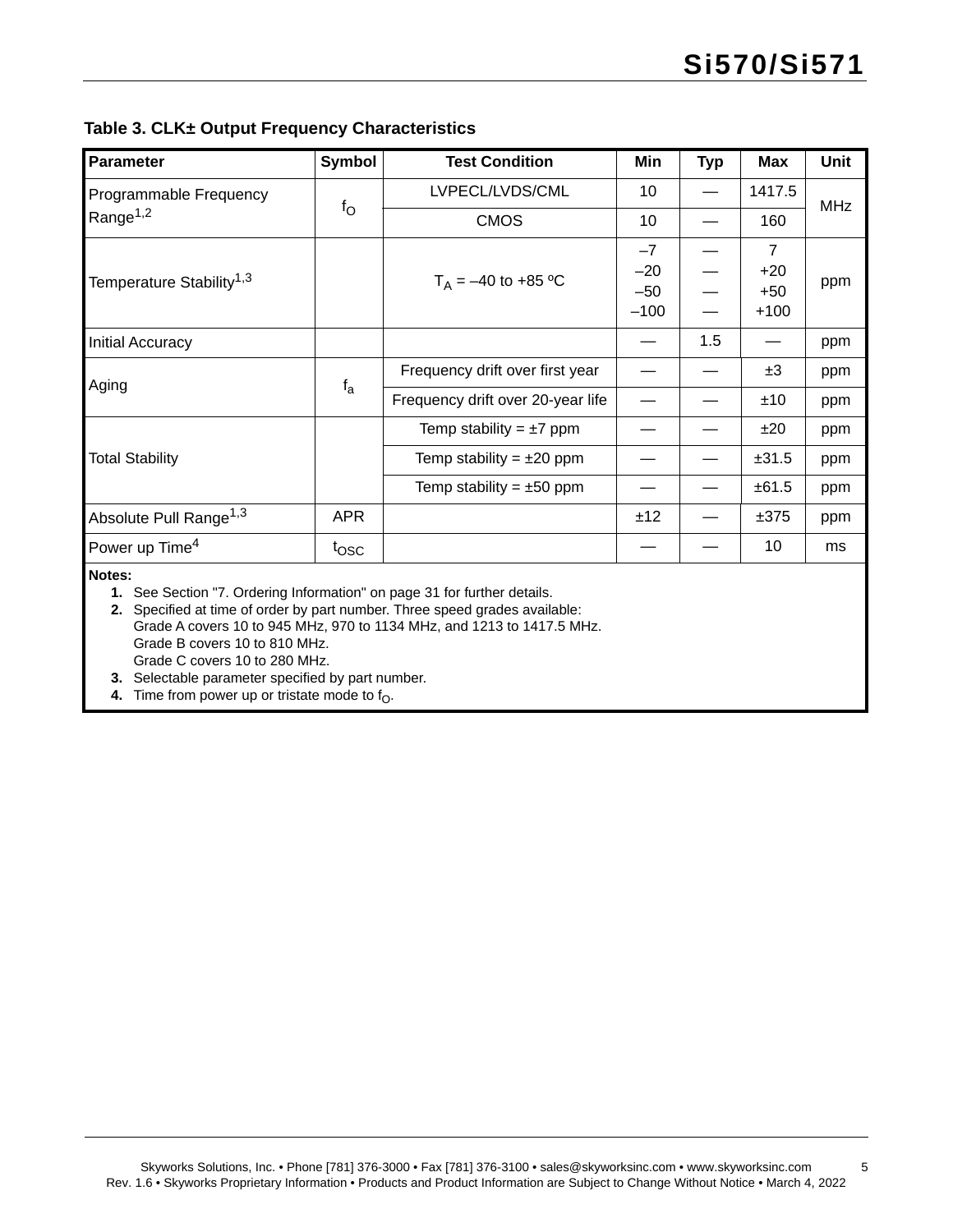### <span id="page-5-3"></span>**Table 4. CLK± Output Levels and Symmetry**

| Parameter                                                         | Symbol         | <b>Test Condition</b>                                                                      | Min              | <b>Typ</b>      | <b>Max</b>      | Unit     |
|-------------------------------------------------------------------|----------------|--------------------------------------------------------------------------------------------|------------------|-----------------|-----------------|----------|
| LVPECL Output Option <sup>1</sup>                                 | $V_{\rm O}$    | mid-level                                                                                  | $V_{DD} - 1.42$  |                 | $V_{DD} - 1.25$ | $\vee$   |
|                                                                   | $V_{OD}$       | swing (diff)                                                                               | 1.1              |                 | 1.9             | $V_{PP}$ |
|                                                                   | $V_{SE}$       | swing (single-ended)                                                                       | 0.55             |                 | 0.95            | $V_{PP}$ |
| LVDS Output Option <sup>2</sup>                                   | $V_{\rm O}$    | mid-level                                                                                  | 1.125            | 1.20            | 1.275           | V        |
|                                                                   | $V_{OD}$       | swing (diff)                                                                               | 0.5              | 0.7             | 0.9             | $V_{PP}$ |
| CML Output Option <sup>2</sup>                                    |                | 2.5/3.3 V option mid-level                                                                 |                  | $V_{DD} - 1.30$ |                 | $\vee$   |
|                                                                   | $V_{\rm O}$    | 1.8 V option mid-level                                                                     |                  | $V_{DD} - 0.36$ |                 | V        |
|                                                                   | $V_{OD}$       | 2.5/3.3 V option swing (diff)                                                              | 1.10             | 1.50            | 1.90            | $V_{PP}$ |
|                                                                   |                | 1.8 V option swing (diff)                                                                  | 0.35             | 0.425           | 0.50            | $V_{PP}$ |
| CMOS Output Option <sup>3</sup>                                   | $V_{OH}$       | $I_{OH} = 32 \text{ mA}$                                                                   | $0.8 \times VDD$ |                 | $V_{DD}$        | $\vee$   |
|                                                                   | $V_{OL}$       | $I_{OL}$ = 32 mA                                                                           |                  |                 | 0.4             | $\vee$   |
|                                                                   |                | LVPECL/LVDS/CML                                                                            |                  |                 | 350             | ps       |
| Rise/Fall time (20/80%)                                           | $t_{R, t_{F}}$ | CMOS with $C_1 = 15$ pF                                                                    |                  | 1               |                 | ns       |
| Symmetry (duty cycle)                                             | <b>SYM</b>     | LVPECL: $V_{DD} - 1.3 V$ (diff)<br>LVDS:<br>$1.25 \text{ V}$ (diff)<br>CMOS:<br>$V_{DD}/2$ | 45               |                 | 55              | $\%$     |
| Notes:<br>1. R <sub>term</sub> = 50 $\Omega$ to $V_{DD}$ – 2.0 V. |                |                                                                                            |                  |                 |                 |          |

<span id="page-5-0"></span>

<span id="page-5-2"></span><span id="page-5-1"></span>**2.**  $R_{\text{term}} = 100 \Omega$  (differential). **3.**  $C_L = 15 \text{ pF}$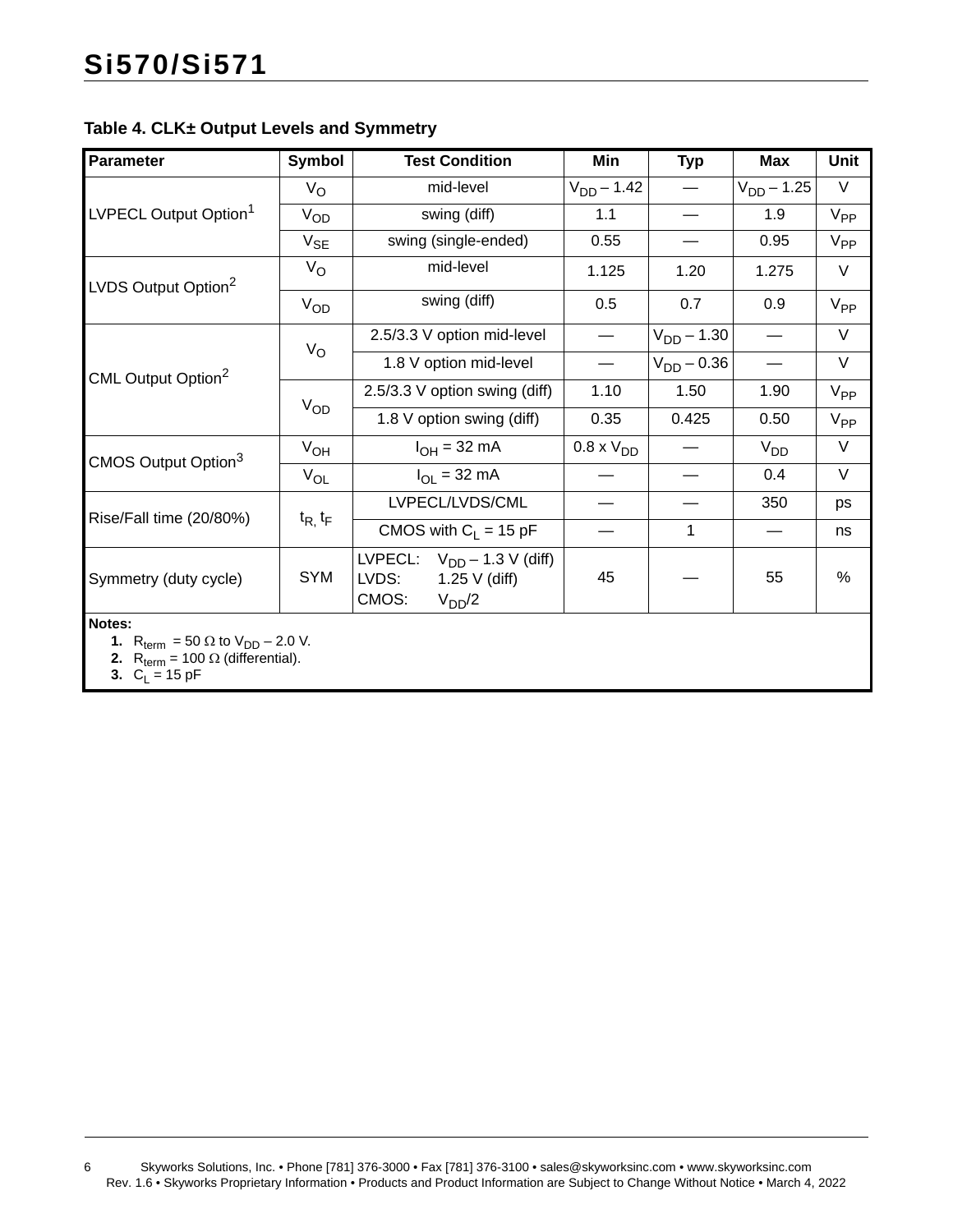### <span id="page-6-2"></span>**Table 5. CLK± Output Phase Jitter (Si570)**

<span id="page-6-1"></span><span id="page-6-0"></span>

| <b>Parameter</b>                                                                                                                                                                                          | Symbol            | <b>Test Condition</b>                 | Min | <b>Typ</b> | Max  | Unit |
|-----------------------------------------------------------------------------------------------------------------------------------------------------------------------------------------------------------|-------------------|---------------------------------------|-----|------------|------|------|
| Phase Jitter (RMS) <sup>1</sup>                                                                                                                                                                           | $\phi_{\text{J}}$ | 12 kHz to 20 MHz (OC-48)              |     | 0.25       | 0.40 | ps   |
| for $F_{\text{OUT}} \geq 500 \text{ MHz}$                                                                                                                                                                 |                   | 50 kHz to 80 MHz (OC-192)             |     | 0.26       | 0.37 |      |
| Phase Jitter (RMS) <sup>1</sup>                                                                                                                                                                           | $\phi_{\rm J}$    | 12 kHz to 20 MHz (OC-48)              |     | 0.36       | 0.50 | ps   |
| for F <sub>OUT</sub> of 125 to 500 MHz                                                                                                                                                                    |                   | 50 kHz to 80 MHz $(OC-192)^2$         |     | 0.34       | 0.42 |      |
| Phase Jitter (RMS)                                                                                                                                                                                        | $\phi_{\text{J}}$ | 12 kHz to 20 MHz (OC-48) <sup>2</sup> |     | 0.62       |      | ps   |
| for F <sub>OUT</sub> of 10 to 160 MHz<br><b>CMOS Output Only</b>                                                                                                                                          |                   | 50 kHz to 20 MHz <sup>2</sup>         |     | 0.61       |      |      |
| Notes:<br>1. Refer to AN256 for further information.<br><b>2.</b> Max offset frequencies:<br>80 MHz for FOUT $\geq$ 250 MHz<br>20 MHz for 50 MHz < FOUT < 250 MHz<br>2 MHz for 10 MHz $\le$ FOUT <50 MHz. |                   |                                       |     |            |      |      |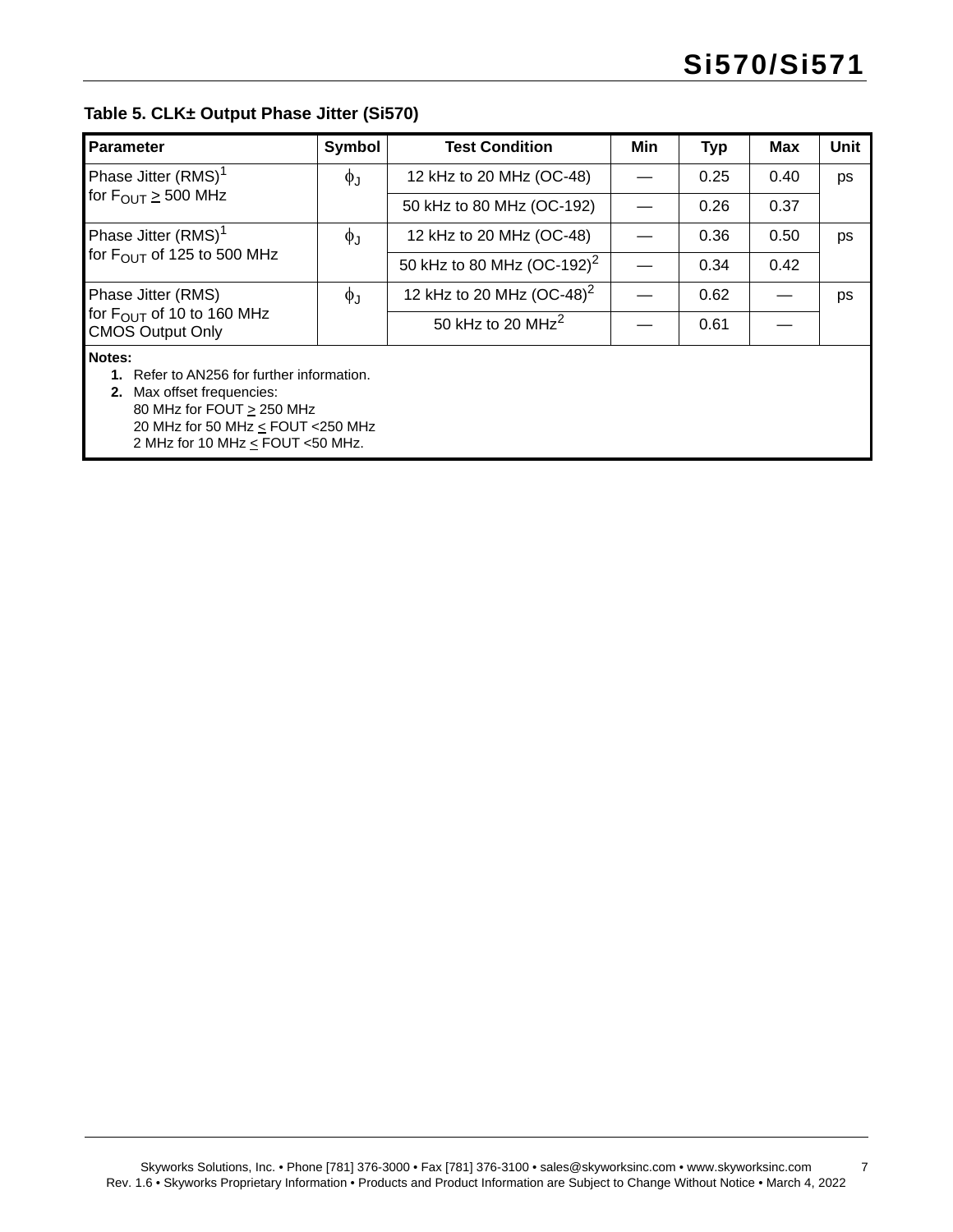### **Table 6. CLK± Output Phase Jitter (Si571)**

| <b>Parameter</b>                          | <b>Symbol</b>     | <b>Test Condition</b>                                 | Min | <b>Typ</b>   | Max | <b>Unit</b> |
|-------------------------------------------|-------------------|-------------------------------------------------------|-----|--------------|-----|-------------|
| Phase Jitter (RMS) <sup>1,2,3</sup>       | $\phi_{\text{J}}$ | $Kv = 33$ ppm/V                                       |     |              |     | ps          |
| for $F_{\text{OUT}} \geq 500 \text{ MHz}$ |                   | 12 kHz to 20 MHz (OC-48)<br>50 kHz to 80 MHz (OC-192) |     | 0.26<br>0.26 |     |             |
|                                           |                   | $Kv = 45$ ppm/V                                       |     |              |     |             |
|                                           |                   | 12 kHz to 20 MHz (OC-48)                              |     | 0.27         |     |             |
|                                           |                   | 50 kHz to 80 MHz (OC-192)                             |     | 0.26         |     |             |
|                                           |                   | $Kv = 90$ ppm/V                                       |     |              |     |             |
|                                           |                   | 12 kHz to 20 MHz (OC-48)                              |     | 0.32         |     |             |
|                                           |                   | 50 kHz to 80 MHz (OC-192)                             |     | 0.26         |     |             |
|                                           |                   | $Kv = 135$ ppm/V                                      |     |              |     |             |
|                                           |                   | 12 kHz to 20 MHz (OC-48)                              |     | 0.40         |     |             |
|                                           |                   | 50 kHz to 80 MHz (OC-192)                             |     | 0.27         |     |             |
|                                           |                   | $Kv = 180$ ppm/V                                      |     |              |     |             |
|                                           |                   | 12 kHz to 20 MHz (OC-48)                              |     | 0.49         |     |             |
|                                           |                   | 50 kHz to 80 MHz (OC-192)                             |     | 0.28         |     |             |
|                                           |                   | $Kv = 356$ ppm/V                                      |     |              |     |             |
|                                           |                   | 12 kHz to 20 MHz (OC-48)                              |     | 0.87         |     |             |
|                                           |                   | 50 kHz to 80 MHz (OC-192)                             |     | 0.33         |     |             |
| Notes:                                    |                   |                                                       |     |              |     |             |

<span id="page-7-0"></span>**Notes:**

**1.** Differential Modes: LVPECL/LVDS/CML. Refer to AN255, AN256, and AN266 for further information.

<span id="page-7-1"></span>**2.** For best jitter and phase noise performance, always choose the smallest  $K_V$  that meets the application's minimum APR requirements. See "AN266: VCXO Tuning Slope (kV), Stability, and Absolute Pull Range (APR)" for more information.

- <span id="page-7-2"></span>**3.** See "AN255: Replacing 622 MHz VCSO devices with the Si550 VCXO" for comparison highlighting power supply rejection (PSR) advantage of Si55x versus SAW-based solutions.
- <span id="page-7-3"></span>**4.** Single ended mode: CMOS. Refer to the following application notes for further information: "AN255: Replacing 622 MHz VCSO Devices with the Si55x VCXO" "AN256: Integrated Phase Noise" "AN266: VCXO Tuning Slope (kV), Stability, and Absolute Pull Range (APR)"
- <span id="page-7-4"></span>**5.** Max offset frequencies: 80 MHz for  $F_{\text{OUT}} \geq 250$  MHz 20 MHz for 50 MHz  $\leq$  F<sub>OUT</sub> < 250 MHz 2 MHz for 10 MHz  $\leq$  F<sub>OUT</sub> <50 MHz.

8 Skyworks Solutions, Inc. • Phone [781] 376-3000 • Fax [781] 376-3100 • sales@skyworksinc.com • www.skyworksinc.com Rev. 1.6 • Skyworks Proprietary Information • Products and Product Information are Subject to Change Without Notice • March 4, 2022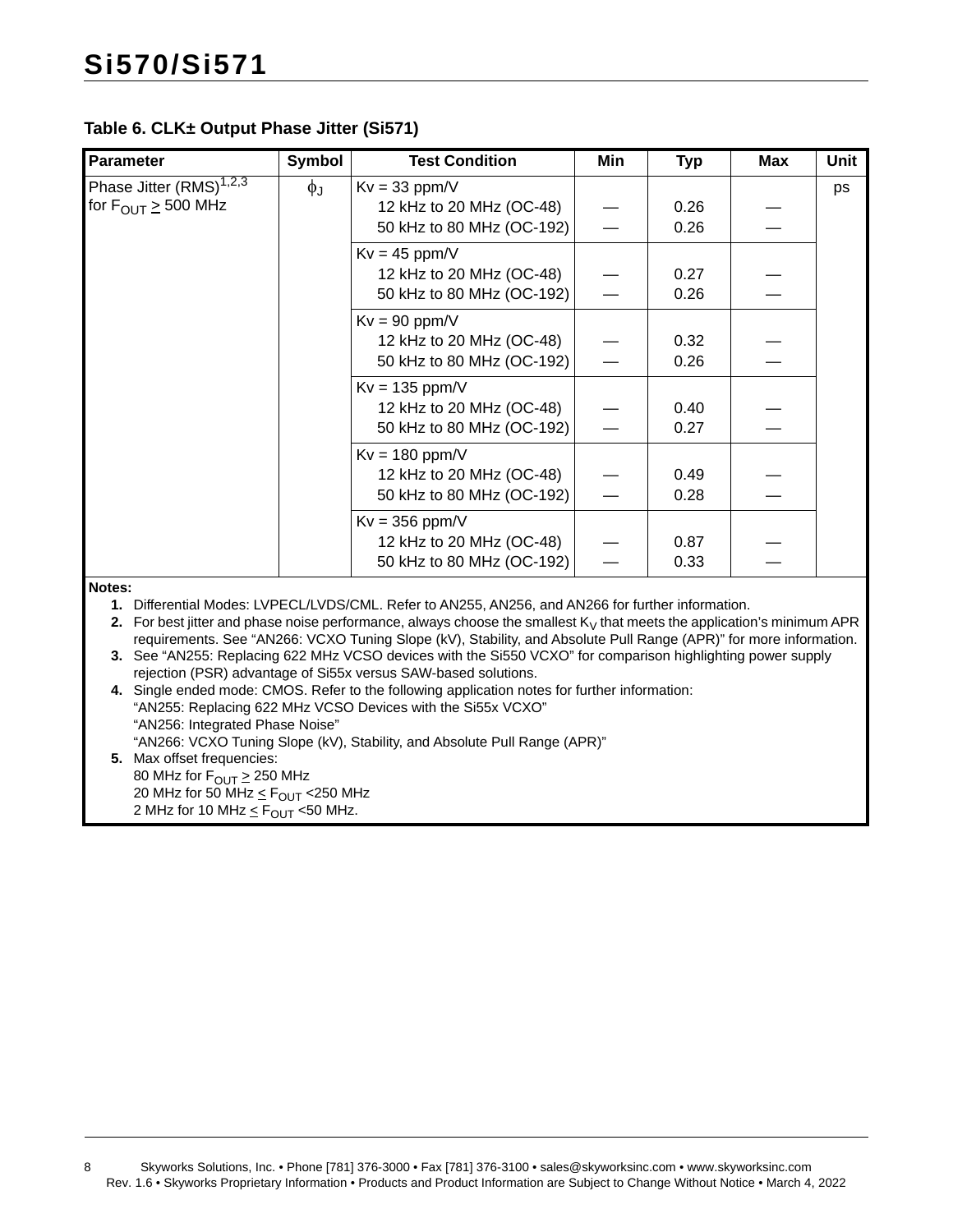— —

— —

| <b>Parameter</b>                    | Symbol | <b>Test Condition</b>    | Min | <b>Typ</b> | Max | Unit |
|-------------------------------------|--------|--------------------------|-----|------------|-----|------|
| Phase Jitter (RMS) <sup>2,4,5</sup> | ΦJ     | $Kv = 33$ ppm/V          |     |            |     | ps   |
| for $F_{\text{OUT}}$ 10 to 160 MHz  |        | 12 kHz to 20 MHz (OC-48) |     | 0.63       |     |      |
| <b>CMOS Output Only</b>             |        | 50 kHz to 20 MHz         |     | 0.62       |     |      |
|                                     |        | $Kv = 45$ ppm/V          |     |            |     |      |
|                                     |        | 12 kHz to 20 MHz (OC-48) |     | 0.63       |     |      |
|                                     |        | 50 kHz to 20 MHz         |     | 0.62       |     |      |
|                                     |        | $Kv = 90$ ppm/V          |     |            |     |      |
|                                     |        | 12 kHz to 20 MHz (OC-48) |     | 0.67       |     |      |
|                                     |        | 50 kHz to 20 MHz         |     | 0.66       |     |      |
|                                     |        | $Kv = 135$ ppm/V         |     |            |     |      |
|                                     |        | 12 kHz to 20 MHz (OC-48) |     | 0.74       |     |      |
|                                     |        | 50 kHz to 20 MHz         |     | 0.72       |     |      |

 $Kv = 180$  ppm/V

 $Kv = 356$  ppm/V

#### **Table 6. CLK± Output Phase Jitter (Si571) (Continued)**

**Notes:**

**1.** Differential Modes: LVPECL/LVDS/CML. Refer to AN255, AN256, and AN266 for further information.

50 kHz to 20 MHz

50 kHz to 20 MHz

**2.** For best jitter and phase noise performance, always choose the smallest  $K_V$  that meets the application's minimum APR requirements. See "AN266: VCXO Tuning Slope (kV), Stability, and Absolute Pull Range (APR)" for more information.

**3.** See "AN255: Replacing 622 MHz VCSO devices with the Si550 VCXO" for comparison highlighting power supply rejection (PSR) advantage of Si55x versus SAW-based solutions.

12 kHz to 20 MHz (OC-48)

12 kHz to 20 MHz (OC-48)

— —

— — 0.83 0.8

1.26 1.2

**4.** Single ended mode: CMOS. Refer to the following application notes for further information: "AN255: Replacing 622 MHz VCSO Devices with the Si55x VCXO" "AN256: Integrated Phase Noise" "AN266: VCXO Tuning Slope (kV), Stability, and Absolute Pull Range (APR)" **5.** Max offset frequencies:

80 MHz for  $F_{\text{OUT}} \geq 250$  MHz 20 MHz for 50 MHz  $\leq$  F<sub>OUT</sub> < 250 MHz 2 MHz for 10 MHz  $\leq$  F<sub>OUT</sub> <50 MHz.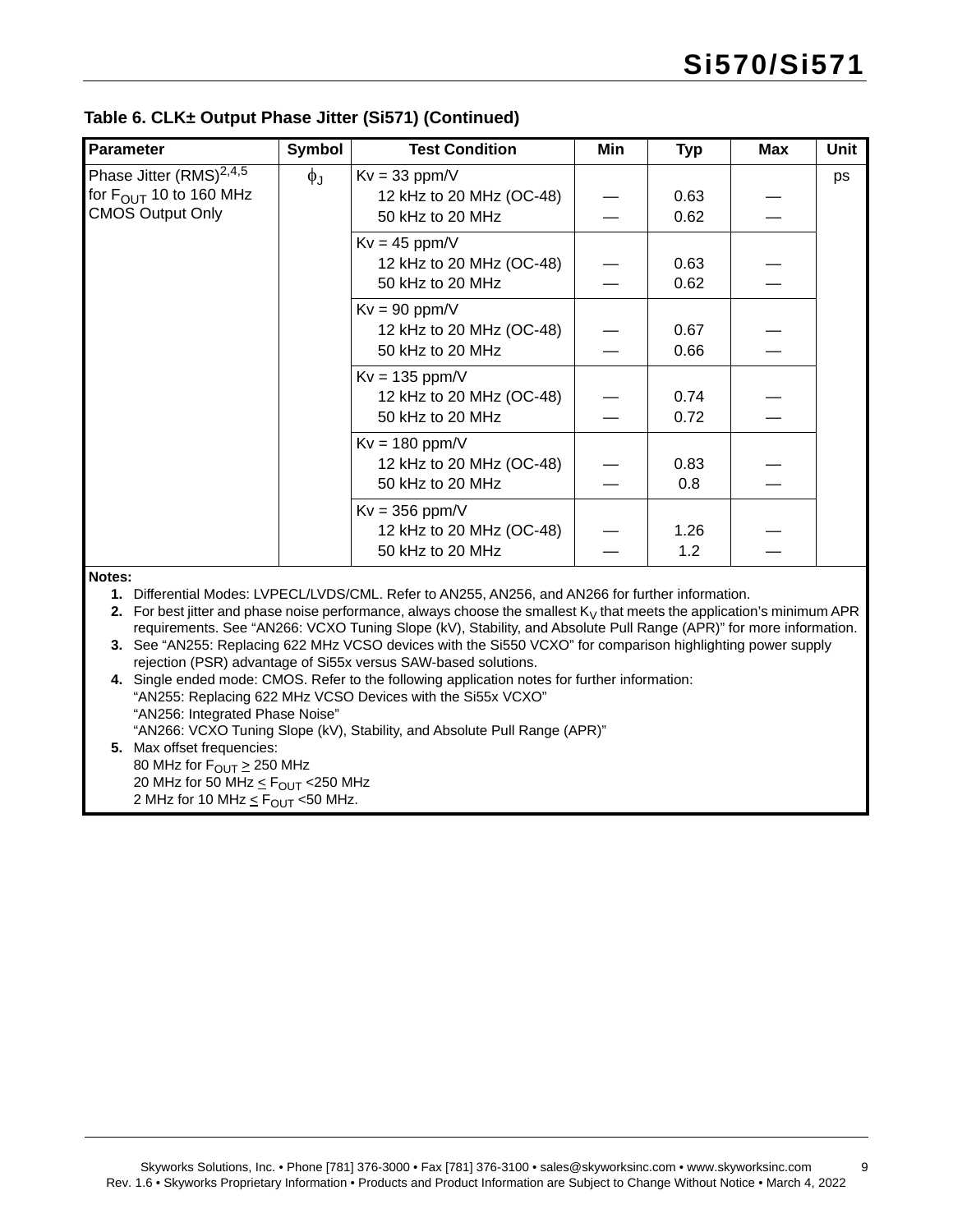### **Table 6. CLK± Output Phase Jitter (Si571) (Continued)**

| <b>Parameter</b>                                                                                                                                                                                                                 | <b>Symbol</b>     | <b>Test Condition</b>                                                                                                     | Min | <b>Typ</b> | <b>Max</b> | <b>Unit</b> |  |
|----------------------------------------------------------------------------------------------------------------------------------------------------------------------------------------------------------------------------------|-------------------|---------------------------------------------------------------------------------------------------------------------------|-----|------------|------------|-------------|--|
| Phase Jitter $(RMS)^{1,2,3,5}$                                                                                                                                                                                                   | $\phi_{\text{J}}$ | $Kv = 33$ ppm/V                                                                                                           |     |            |            | ps          |  |
| for $F_{\text{OUT}}$ of 125 to                                                                                                                                                                                                   |                   | 12 kHz to 20 MHz (OC-48)                                                                                                  |     | 0.37       |            |             |  |
| 500 MHz                                                                                                                                                                                                                          |                   | 50 kHz to 80 MHz (OC-192)                                                                                                 |     | 0.33       |            |             |  |
|                                                                                                                                                                                                                                  |                   | $Kv = 45$ ppm/V                                                                                                           |     |            |            |             |  |
|                                                                                                                                                                                                                                  |                   | 12 kHz to 20 MHz (OC-48)                                                                                                  |     | 0.37       |            |             |  |
|                                                                                                                                                                                                                                  |                   | 50 kHz to 80 MHz (OC-192)                                                                                                 |     | 0.33       |            |             |  |
|                                                                                                                                                                                                                                  |                   | $Kv = 90$ ppm/V                                                                                                           |     |            |            |             |  |
|                                                                                                                                                                                                                                  |                   | 12 kHz to 20 MHz (OC-48)                                                                                                  |     | 0.43       |            |             |  |
|                                                                                                                                                                                                                                  |                   | 50 kHz to 80 MHz (OC-192)                                                                                                 |     | 0.34       |            |             |  |
|                                                                                                                                                                                                                                  |                   | $Kv = 135$ ppm/V                                                                                                          |     |            |            |             |  |
|                                                                                                                                                                                                                                  |                   | 12 kHz to 20 MHz (OC-48)                                                                                                  |     | 0.50       |            |             |  |
|                                                                                                                                                                                                                                  |                   | 50 kHz to 80 MHz (OC-192)                                                                                                 |     | 0.34       |            |             |  |
|                                                                                                                                                                                                                                  |                   | $Kv = 180$ ppm/V                                                                                                          |     |            |            |             |  |
|                                                                                                                                                                                                                                  |                   | 12 kHz to 20 MHz (OC-48)                                                                                                  |     | 0.59       |            |             |  |
|                                                                                                                                                                                                                                  |                   | 50 kHz to 80 MHz (OC-192)                                                                                                 |     | 0.35       |            |             |  |
|                                                                                                                                                                                                                                  |                   | $Kv = 356$ ppm/V                                                                                                          |     |            |            |             |  |
|                                                                                                                                                                                                                                  |                   | 12 kHz to 20 MHz (OC-48)                                                                                                  |     | 1.00       |            |             |  |
|                                                                                                                                                                                                                                  |                   | 50 kHz to 80 MHz (OC-192)                                                                                                 |     | 0.39       |            |             |  |
| Notes:                                                                                                                                                                                                                           |                   |                                                                                                                           |     |            |            |             |  |
|                                                                                                                                                                                                                                  |                   | 1. Differential Modes: LVPECL/LVDS/CML. Refer to AN255, AN256, and AN266 for further information.                         |     |            |            |             |  |
|                                                                                                                                                                                                                                  |                   | 2. For best jitter and phase noise performance, always choose the smallest $K_V$ that meets the application's minimum APR |     |            |            |             |  |
| requirements. See "AN266: VCXO Tuning Slope (kV), Stability, and Absolute Pull Range (APR)" for more information.<br>3. See "AN255: Replacing 622 MHz VCSO devices with the Si550 VCXO" for comparison highlighting power supply |                   |                                                                                                                           |     |            |            |             |  |
|                                                                                                                                                                                                                                  |                   | rejection (PSR) advantage of Si55x versus SAW-based solutions.                                                            |     |            |            |             |  |
|                                                                                                                                                                                                                                  |                   | 4. Single ended mode: CMOS. Refer to the following application notes for further information:                             |     |            |            |             |  |
|                                                                                                                                                                                                                                  |                   | "AN255: Replacing 622 MHz VCSO Devices with the Si55x VCXO"                                                               |     |            |            |             |  |

"AN256: Integrated Phase Noise" "AN266: VCXO Tuning Slope (kV), Stability, and Absolute Pull Range (APR)" **5.** Max offset frequencies: 80 MHz for  $F_{\text{OUT}} \geq 250$  MHz 20 MHz for 50 MHz  $\leq$  F<sub>OUT</sub> < 250 MHz 2 MHz for 10 MHz  $\leq$  F<sub>OUT</sub> <50 MHz.

### **Table 7. CLK± Output Period Jitter**

| <b>Parameter</b>                                                                                                                                                    | Symbol      | <b>Test Condition</b> | Min | Typ | Max | Unit |  |  |
|---------------------------------------------------------------------------------------------------------------------------------------------------------------------|-------------|-----------------------|-----|-----|-----|------|--|--|
| Period Jitter*                                                                                                                                                      |             | <b>RMS</b>            |     |     |     |      |  |  |
|                                                                                                                                                                     | <b>JPER</b> | Peak-to-Peak          |     | 14  |     | ps   |  |  |
| *Note: Any output mode, including CMOS, LVPECL, LVDS, CML. N = 1000 cycles. Refer to "AN279: Estimating Period Jitter<br>from Phase Noise" for further information. |             |                       |     |     |     |      |  |  |

10 Skyworks Solutions, Inc. • Phone [781] 376-3000 • Fax [781] 376-3100 • sales@skyworksinc.com • www.skyworksinc.com Rev. 1.6 • Skyworks Proprietary Information • Products and Product Information are Subject to Change Without Notice • March 4, 2022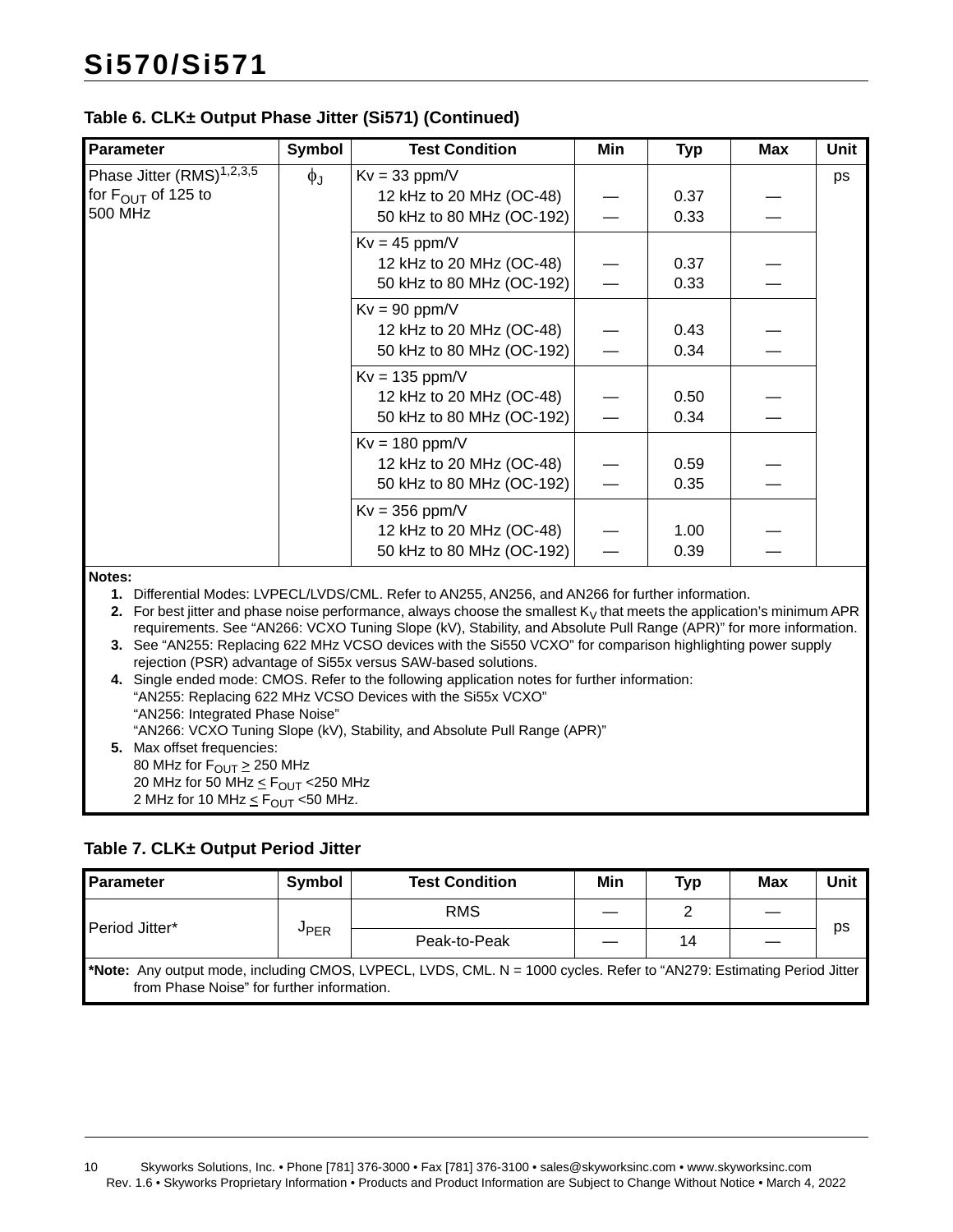| <b>Offset Frequency (f)</b> | 120.00 MHz  | 156.25 MHz    | 622.08 MHz    | Unit   |
|-----------------------------|-------------|---------------|---------------|--------|
|                             | <b>LVDS</b> | <b>LVPECL</b> | <b>LVPECL</b> |        |
| 100 Hz                      | $-112$      | $-105$        | $-97$         |        |
| $1$ kHz                     | $-122$      | $-122$        | $-107$        |        |
| 10 kHz                      | $-132$      | $-128$        | $-116$        |        |
| 100 kHz                     | $-137$      | $-135$        | $-121$        | dBc/Hz |
| 1 MHz                       | $-144$      | $-144$        | $-134$        |        |
| 10 MHz                      | $-150$      | $-147$        | $-146$        |        |
| 100 MHz                     | n/a         | n/a           | $-148$        |        |

### **Table 9. Typical CLK± Output Phase Noise (Si571)**

| <b>Offset Frequency (f)</b> | 74.25 MHz<br>90 ppm/V<br><b>LVPECL</b> | 491.52 MHz<br>45 ppm/V<br><b>LVPECL</b> | 622.08 MHz<br>135 ppm/V<br><b>LVPECL</b> | <b>Unit</b> |
|-----------------------------|----------------------------------------|-----------------------------------------|------------------------------------------|-------------|
| 100 Hz                      | $-87$                                  | $-75$                                   | $-65$                                    |             |
| $1$ kHz                     | $-114$                                 | $-100$                                  | $-90$                                    |             |
| 10 kHz                      | $-132$                                 | $-116$                                  | $-109$                                   |             |
| 100 kHz                     | $-142$                                 | $-124$                                  | $-121$                                   | dBc/Hz      |
| 1 MHz                       | $-148$                                 | $-135$                                  | $-134$                                   |             |
| 10 MHz                      | $-150$                                 | $-146$                                  | $-146$                                   |             |
| 100 MHz                     | n/a                                    | $-147$                                  | $-147$                                   |             |

#### <span id="page-10-0"></span>**Table 10. Environmental Compliance**

(The Si570/571 meets the following qualification test requirements.)

| <b>Parameter</b>                 | <b>Conditions/Test Method</b> |
|----------------------------------|-------------------------------|
| <b>Mechanical Shock</b>          | MIL-STD-883, Method 2002      |
| <b>Mechanical Vibration</b>      | MIL-STD-883, Method 2007      |
| Solderability                    | MIL-STD-883, Method 2003      |
| Gross and Fine Leak              | MIL-STD-883, Method 1014      |
| <b>Resistance to Solder Heat</b> | MIL-STD-883, Method 2036      |
| Moisture Sensitivity Level       | J-STD-020, MSL1               |
| <b>Contact Pads</b>              | Gold over Nickel              |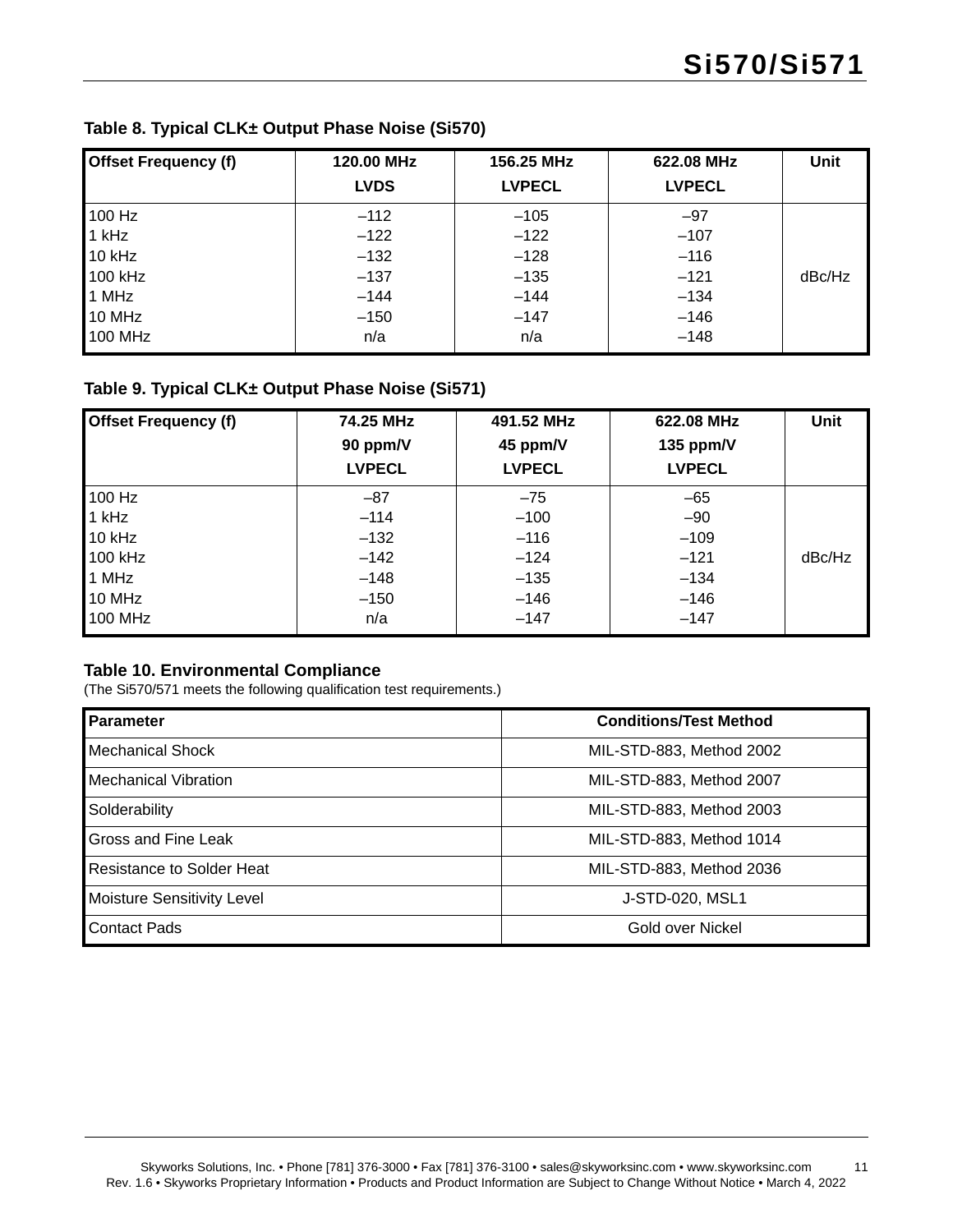### <span id="page-11-0"></span>**Table 11. Programming Constraints and Timing**

( $V_{DD}$  = 3.3 V ±10%, T<sub>A</sub> = -40 to 85 °C)

| <b>Parameter</b>                                   | Symbol           | <b>Test Condition</b>                                                     | Min     | <b>Typ</b> | <b>Max</b> | Unit       |
|----------------------------------------------------|------------------|---------------------------------------------------------------------------|---------|------------|------------|------------|
|                                                    |                  | HS DIV $x$ N1 $>$ = 6                                                     | 10      |            | 945        | <b>MHz</b> |
| <b>Output Frequency Range</b>                      | CKO <sub>F</sub> | $HS$ DIV = 5<br>$N1 = 1$                                                  | 970     |            | 1134       | <b>MHz</b> |
|                                                    |                  | $HS$ DIV = 4<br>$N1 = 1$                                                  | 1.2125  |            | 1.4175     | GHz        |
| Frequency Reprogramming<br><b>Resolution</b>       | $M_{RES}$        | $f_{\text{xtal}} = 114.285 \text{ MHz}$                                   |         | 0.09       |            | ppb        |
| Internal Oscillator Frequency                      | $f_{\rm{OSC}}$   |                                                                           | 4850    |            | 5670       | <b>MHz</b> |
| Internal Crystal Frequency<br>Accuracy             | <b>T</b> XTAL    | Maximum variation is<br>$±2000$ ppm                                       |         | 114.285    |            | <b>MHz</b> |
| Delta Frequency for<br><b>Continuous Output</b>    |                  | From center frequency                                                     | $-3500$ |            | $+3500$    | ppm        |
| Unfreeze to NewFreq<br>Timeout                     |                  |                                                                           |         |            | 10         | ms         |
| Settling Time for Small<br><b>Frequency Change</b> |                  | $\leq \pm 3500$ ppm from<br>center frequency                              |         |            | 100        | μs         |
| Settling Time for Large<br><b>Frequency Change</b> |                  | $\geq \pm 3500$ ppm from<br>center frequency after<br>setting NewFreq bit |         |            | 10         | ms         |

### <span id="page-11-1"></span>**Table 12. Thermal Characteristics**

(Typical values TA =  $25 °C$ ,  $V_{DD} = 3.3 V$ )

| <b>Parameter</b>                       | Symbol               | <b>Test Condition</b> | Min   | Typ  | Max | Unit        |
|----------------------------------------|----------------------|-----------------------|-------|------|-----|-------------|
| Thermal Resistance Junction to Ambient | $\theta_{JA}$        | Still Air             |       | 84.6 |     | °C/W        |
| Thermal Resistance Junction to Case    | $\theta_{\text{JC}}$ | Still Air             |       | 38.8 |     | °C/W        |
| <b>Ambient Temperature</b>             | $T_A$                |                       | $-40$ |      | 85  | $^{\circ}C$ |
| Junction Temperature                   |                      |                       |       |      | 125 | °C          |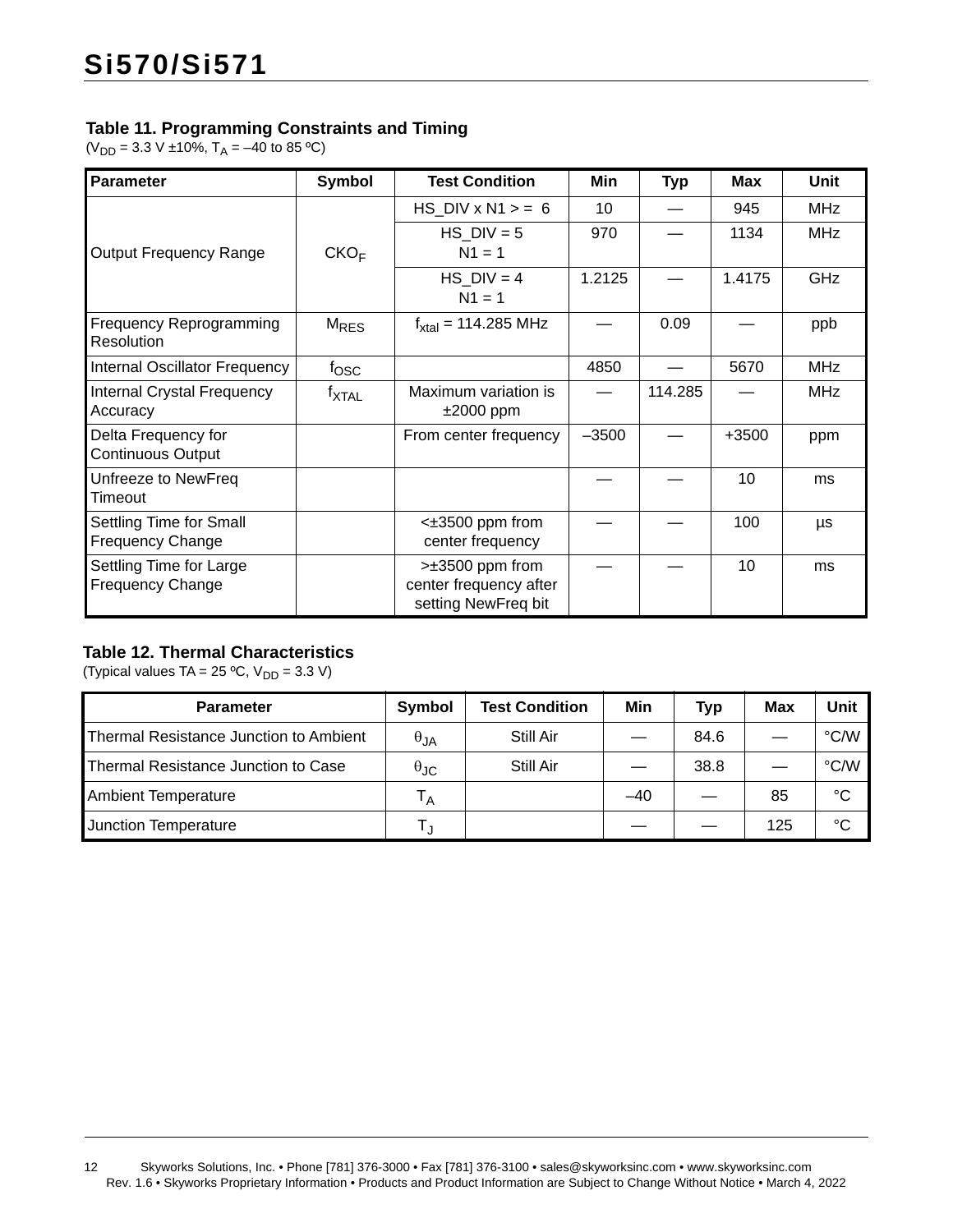### <span id="page-12-2"></span>**Table 13. Absolute Maximum Ratings[1,](#page-12-0)[2](#page-12-1)**

| <b>Parameter</b>                                                   | Symbol                  | Rating                   | Unit    |
|--------------------------------------------------------------------|-------------------------|--------------------------|---------|
| Supply Voltage, 1.8 V Option                                       | <b>V<sub>DD</sub></b>   | $-0.5$ to $+1.9$         | V       |
| Supply Voltage, 2.5/3.3 V Option                                   | V <sub>DD</sub>         | $-0.5$ to $+3.8$         |         |
| Input Voltage                                                      | V,                      | $-0.5$ to $V_{DD}$ + 0.3 |         |
| Storage Temperature                                                | $\mathsf{T}_\mathsf{S}$ | $-55$ to $+125$          | °C      |
| ESD Sensitivity (HBM, per JESD22-A114)                             | <b>ESD</b>              | >2000                    |         |
| Soldering Temperature (Lead-free Profile)                          | $I_{PEAK}$              | 260                      | °C      |
| Soldering Temperature Time @ T <sub>PEAK</sub> (Lead-free Profile) | t <sub>P</sub>          | $20 - 40$                | seconds |
|                                                                    |                         |                          |         |

<span id="page-12-0"></span>**Notes:**

**1.** Stresses beyond the absolute maximum ratings may cause permanent damage to the device. Functional operation or specification compliance is not implied at these conditions.

<span id="page-12-1"></span>**2.** The device is compliant with JEDEC J-STD-020. Refer to packaging FAQ available at [https://www.skyworksinc.com/Product\\_Certificate.aspx](https://www.skyworksinc.com/Product_Certificate.aspx) for further information, including soldering profiles.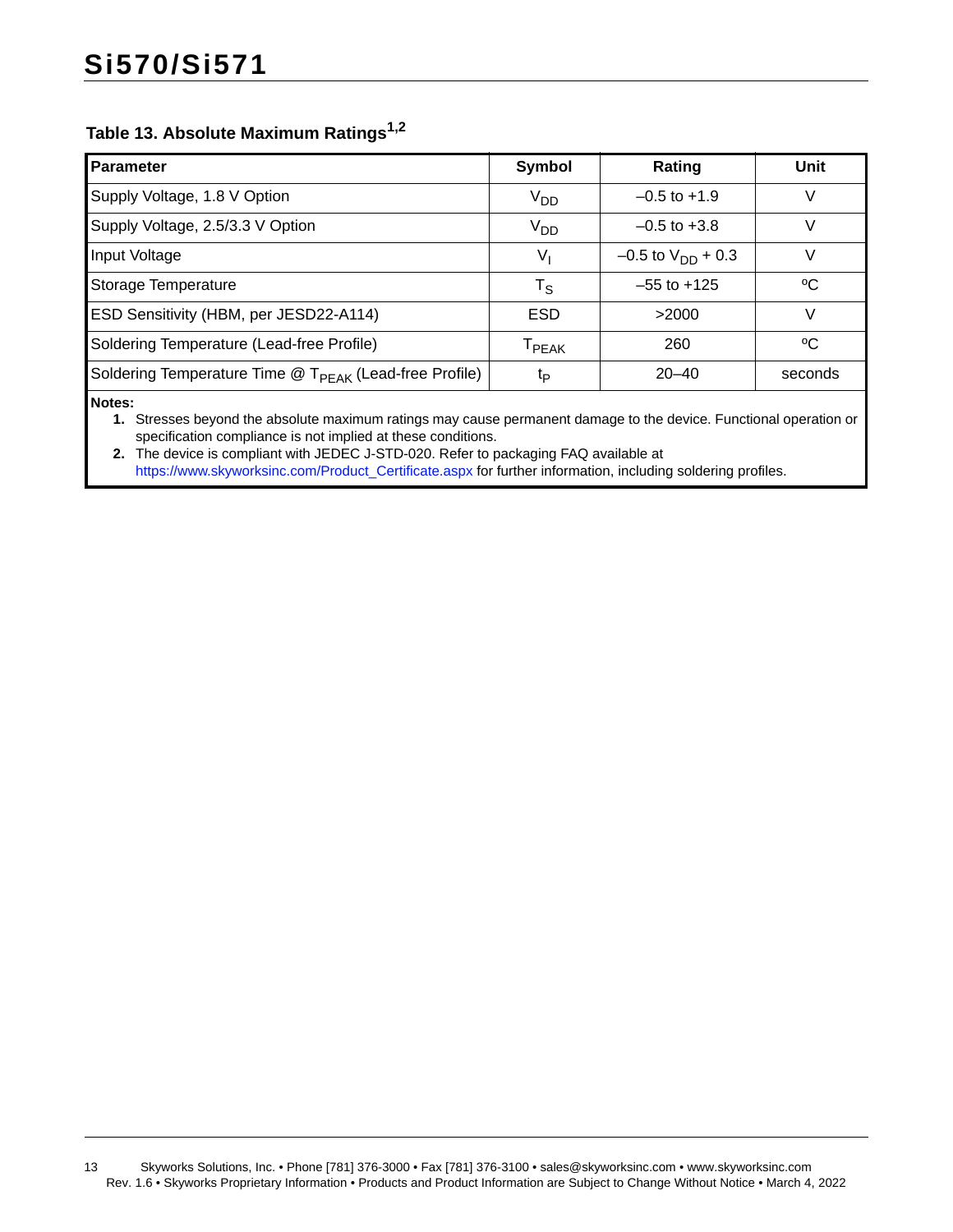### <span id="page-13-0"></span>**3. Functional Description**

The Si570 XO and the Si571 VCXO are low-jitter oscillators ideally suited for applications requiring programmable frequencies. The Si57x can be programmed to generate virtually any output clock in the range of 10 MHz to 1.4 GHz. Output jitter performance complies with and exceeds the strict requirements of high-speed communication systems including OC-192/STM-64 and 10 Gigabit Ethernet (10 GbE).

The Si57x consists of a digitally-controlled oscillator (DCO) based on Skyworks Solutions' third-generation DSPLL technology, which is driven by an internal fixedfrequency crystal reference.

The device's default output frequency is set at the factory and can be reprogrammed through the two-wire <sup>2</sup>C serial port. Once the device is powered down, it will return to its factory-set default output frequency.

While the Si570 outputs a fixed frequency, the Si571 has a pullable output frequency using the voltage control input pin. This makes the Si571 an ideal choice for high-performance, low-jitter, phase-locked loops.

### <span id="page-13-1"></span>**3.1. Programming a New Output Frequency**

The output frequency  $(f_{\text{out}})$  is determined by programming the DCO frequency  $(f_{DCO})$  and the device's output dividers (HS\_DIV, N1). The output frequency is calculated using the following equation:

$$
f_{\text{out}} = \frac{f_{\text{DCO}}}{\text{Output Dividers}} = \frac{f_{\text{XTAL}} \times \text{RFREQ}}{\text{HSDIV} \times \text{N1}}
$$

The DCO frequency is adjustable in the range of 4.85 to 5.67 GHz by setting the high-resolution 38-bit fractional multiplier (RFREQ). The DCO frequency is the product of the internal fixed-frequency crystal  $(f_{\text{XTAL}})$  and RFREQ.

The 38-bit resolution of RFREQ allows the DCO frequency to have a programmable frequency resolution of 0.09 ppb.

As shown in [Figure 3](#page-13-2), the device allows reprogramming of the DCO frequency up to ±3500 ppm from the center frequency configuration without interruption to the output clock. Changes greater than the ±3500 ppm window will cause the device to recalibrate its internal tuning circuitry, forcing the output clock to momentarily stop and start at any arbitrary point during a clock cycle. This re-calibration process establishes a new center frequency and can take up to 10 ms. Circuitry receiving a clock from the Si57x device that is sensitive to glitches or runt pulses may have to be reset once the recalibration process is complete.

#### **3.1.1. Reconfiguring the Output Clock for a Small Change in Frequency**

For output changes less than  $\pm 3500$  ppm from the center frequency configuration, the DCO frequency is the only value that needs reprogramming. Since  $f_{\text{DCO}} = f_{\text{XTAL}}$  x RFREQ, and that  $f_{\text{XTAL}}$  is fixed, changing the DCO frequency is as simple as reconfiguring the RFREQ value as outlined below:

- 1. Using the serial port, read the current RFREQ value (addresses 7–12 for all Si571 devices and Si570 devices with 20 ppm and 50 ppm temperature stability; or addresses 13–18 for Si570 devices with 7 ppm temperature stability).
- 2. Calculate the new value of RFREQ given the change in frequency.

$$
\text{RFREQ}_{\text{new}} = \text{RFREQ}_{\text{current}} \times \frac{f_{\text{out\_new}}}{f_{\text{out\_current}}}
$$

3. Using the serial port, write the new RFREQ value (addresses 7–12 for all Si571 devices and Si570 devices with 20 ppm and 50 ppm temperature stability; or addresses 13–18 for Si570 devices with 7 ppm temperature stability).

Example:

An Si570 generating a 148.35 MHz clock must be reconfigured "on-the-fly" to generate a 148.5 MHz clock. This represents a change of +1011.122 ppm, which is well within the ±3500 ppm window.

<span id="page-13-2"></span>

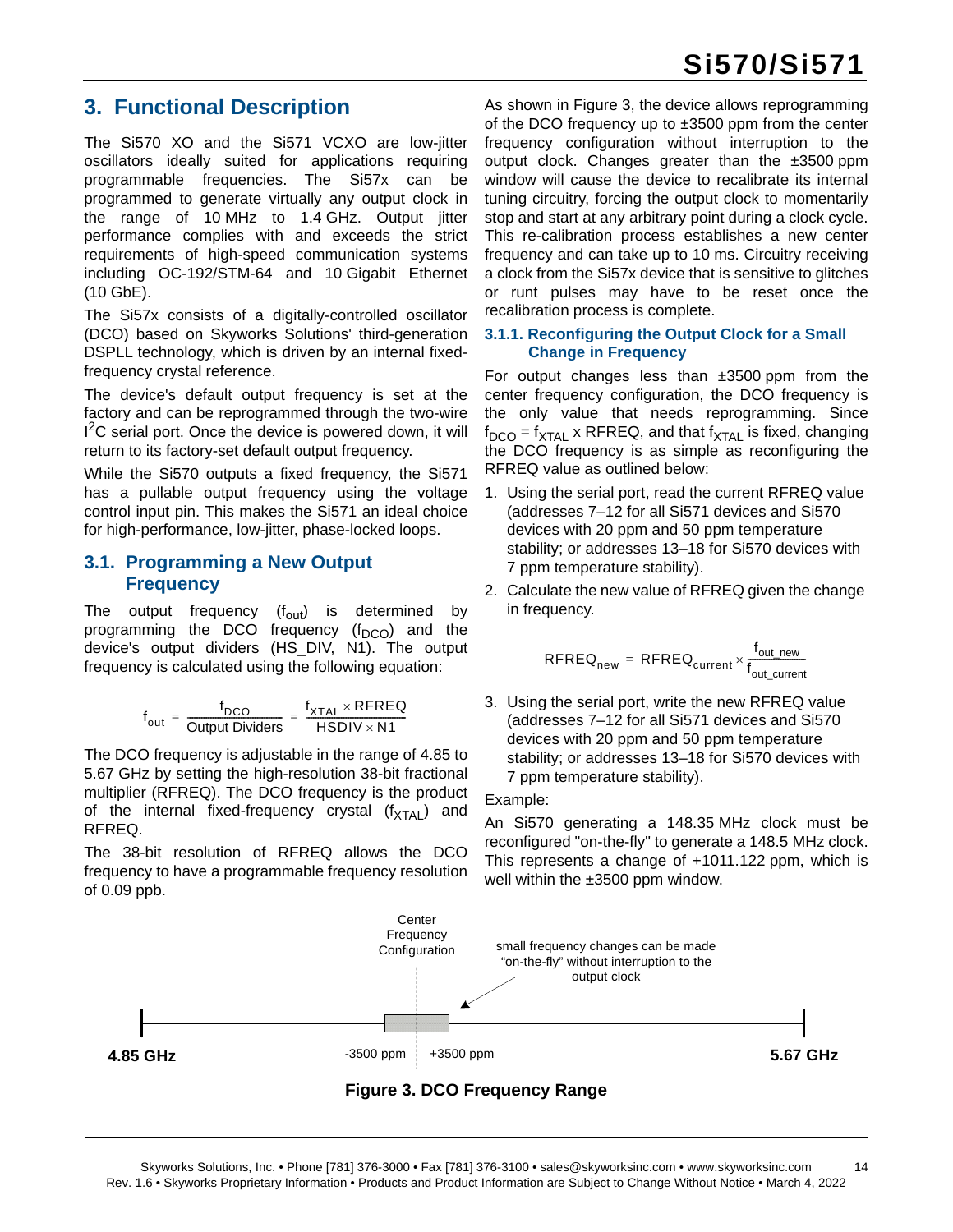A typical frequency configuration for this example:

 $RFREQ<sub>current</sub> = 0x2EBB04CE0$ 

 $F_{\text{out\_current}} = 148.35 \text{ MHz}$ 

 $F_{\text{out}}$   $_{\text{new}}$  = 148.50 MHz

Calculate  $RFREQ<sub>new</sub>$  to change the output frequency from 148.35 MHz to 148.5 MHz:

$$
RFREQnew = 0x2EBB04CE0 \times \frac{148.50 \text{ MHz}}{148.35 \text{ MHz}}
$$

0x2EC71D666 =

**Note:** Performing calculations with RFREQ requires a minimum of 38-bit arithmetic precision.

Even relatively small changes in output frequency may require writing more than 1 RFREQ register. Such multiregister RFREQ writes can impact the output clock frequency on a register-by-register basis during updating.

Interim changes to the output clock during RFREQ writes can be prevented by using the following procedure:

- 1. Freeze the "M" value (Set Register 135 bit  $5 = 1$ ).
- 2. Write the new frequency configuration (RFREQ).
- 3. Unfreeze the "M" value (Set Register 135 bit  $5 = 0$ )

#### <span id="page-14-0"></span>**3.1.2. Reconfiguring the Output Clock for Large Changes in Output Frequency**

For output frequency changes outside of ±3500 ppm from the center frequency, it is likely that both the DCO frequency and the output dividers need to be reprogrammed. Note that changing the DCO frequency outside of the ±3500 ppm window will cause the output to momentarily stop and restart at any arbitrary point in a clock cycle. Devices sensitive to glitches or runt pulses may have to be reset once reconfiguration is complete.

The process for reconfiguring the output frequency outside of a  $\pm 3500$  ppm window first requires reading the current RFREQ, HSDIV, and N1 values. Next, calculate fXTAL for the device. Note that, due to slight variations of the internal crystal frequency from one device to another, each device may have a different RFREQ value or possibly even different HSDIV or N1 values to maintain the same output frequency. It is necessary to calculate fXTAL for each device. Third, write the new values back to the device using the appropriate registers (addresses 7–12 for all Si571 devices and Si570 devices with 20 ppm and 50 ppm temperature stability; or addresses 13–18 for Si570 devices with 7 ppm temperature stability) sequencing as described in ["3.1.2.1.Writing the New Frequency](#page-15-0) [Configuration".](#page-15-0)

$$
f_{\text{XTAL}} = \frac{F_{\text{out}} \times \text{HSDIV} \times \text{N1}}{\text{RFREQ}}
$$

Once  $f_{\text{XTAI}}$  has been determined, new values for RFREQ, HSDIV, and N1 are calculated to generate a new output frequency  $(f_{out\_new})$ . New values can be calculated manually or with the Si57x-EVB software, which provides a user-friendly application to help find the optimum values.

The first step in manually calculating the frequency configuration is to determine new frequency divider values (HSDIV, N1). Given the desired output frequency (fout new), find the frequency divider values that will keep the DCO oscillation frequency in the range of 4.85 to 5.67 GHz.

$$
f_{\text{DCO\_new}} = f_{\text{out\_new}} \times \text{HSDIV}_{\text{new}} \times \text{N1}_{\text{new}}
$$

Valid values of HSDIV are 4, 5, 6, 7, 9 or 11. N1 can be selected as 1 or any even number up to 128 (i.e. 1, 2, 4, 6, 8, 10 … 128). To help minimize the device's power consumption, the divider values should be selected to keep the DCO's oscillation frequency as low as possible. The lowest value of N1 with the highest value of HS DIV also results in the best power savings.

Once HS DIV and N1 have been determined, the next step is to calculate the reference frequency multiplier (RFREQ).

$$
\text{RFREQ}_{\text{new}} = \frac{f_{\text{DCO\_new}}}{f_{\text{XTAL}}}
$$

RFREQ is programmable as a 38-bit binary fractional frequency multiplier with the first 10 most significant bits (MSBs) representing the integer portion of the multiplier, and the 28 least significant bits (LSBs) representing the fractional portion.

Before entering a fractional number into the RFREQ register, it must be converted to a 38-bit integer using a bitwise left shift operation by 28 bits, which effectively multiplies RFREQ by  $2^{28}$ .

Example:

RFREQ = 46.043042064d

Multiply RFREQ by  $2^{28}$  = 12359584992.1

Discard the fractional portion = 12359584992

Convert to hexadecimal = 02E0B04CE0h

In the example above, the multiplication operation requires 38-bit precision. If 38-bit arithmetic precision is not available, then the fractional portion can be separated from the integer and shifted to the left by 28 bits. The result is concatenated with the integer portion to form a full 38-bit word. An example of this operation is shown in [Figure 4](#page-15-1).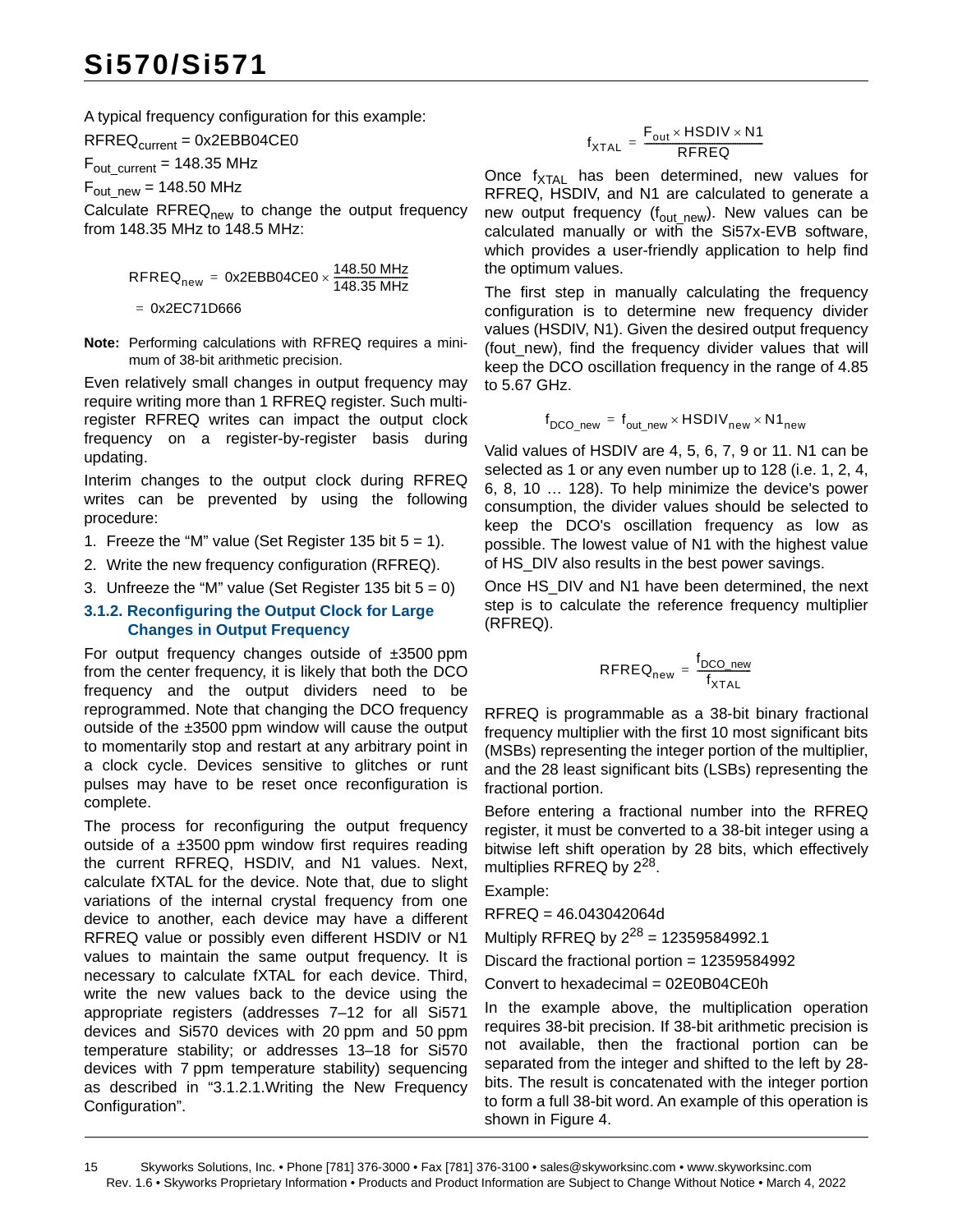

### **Figure 4. Example of RFREQ Decimal to Hexadecimal Conversion**

### <span id="page-15-1"></span><span id="page-15-0"></span>**3.1.2.1. Writing the New Frequency Configuration**

Once the new values for RFREQ, HSDIV, and N1 are determined, they can be written directly into the device from the serial port using the following procedure:

- 1. Freeze the DCO (bit 4 of Register 137)
- 2. Write the new frequency configuration (RFREQ, HSDIV, and N1) to addresses 7–12 for all Si571 devices and Si570 devices with 20 ppm and 50 ppm temperature stability; or addresses 13–18 for Si570 devices with 7 ppm temperature stability.
- 3. Unfreeze the DCO and assert the NewFreq bit (bit 6 of Register 135) within the maximum Unfreeze to NewFreq Timeout specified in [Table 11, "Programming Constraints and Timing," on page 12](#page-11-0).

The process of freezing and unfreezing the DCO will cause the output clock to momentarily stop and start at any arbitrary point during a clock cycle. This process can take up to 10 ms. Circuitry that is sensitive to glitches or runt pulses may have to be reset after the new frequency configuration is written.

#### Example:

An Si570 generating 156.25 MHz must be re-configured to generate a 161.1328125 MHz clock (156.25 MHz x 66/64). This frequency change is greater than ±3500 ppm.

 $f<sub>out</sub> = 156.25 MHz$ 

Read the current values for RFREQ, HS\_DIV, N1:

RFREQ<sub>current</sub> = 0x2BC011EB8h = 11744124600d, 11744124600d x  $2^{28}$  = 43.7502734363d

HS  $DIV = 4$ 

 $N1 = 8$ 

Calculate f<sub>XTAL</sub>, f<sub>DCO\_current</sub>

$$
f_{DCO\_current} = f_{out} \times HSDV \times N1 = 5.000000000 \text{ GHz}
$$

$$
f_{\text{XTAL}} = \frac{f_{\text{DCO\_current}}}{\text{RFREQ}_{\text{current}}} = 114.285 \text{ MHz}
$$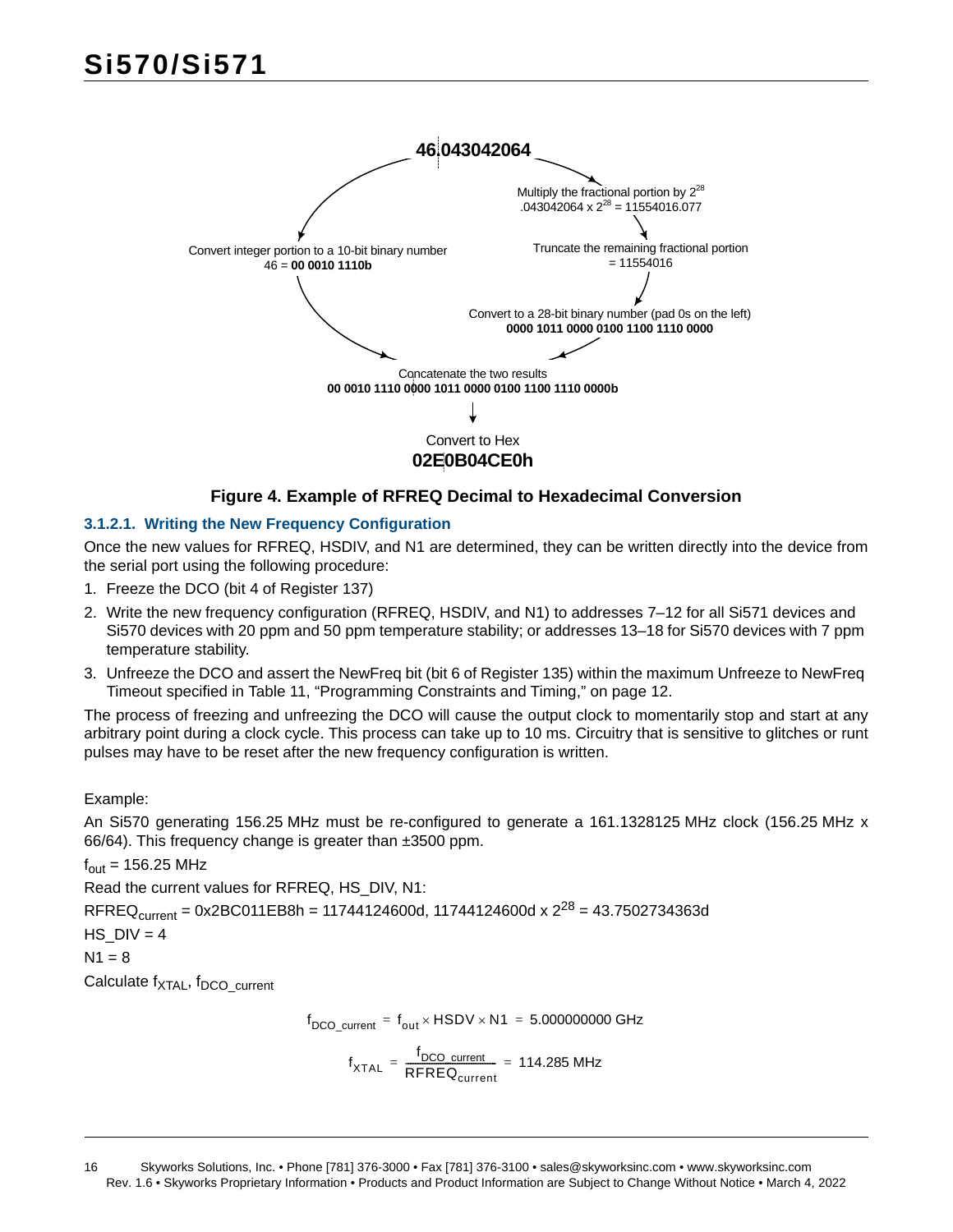Given f<sub>out\_new</sub> = 161.1328125 MHz, choose output dividers that will keep f<sub>DCO</sub> within the range of 4.85 to 5.67 GHz. In this case, keeping the same output dividers will still keep f<sub>DCO</sub> within its range limits:

> f DCO\_new f out\_new HSDVnew N1new =  $= 161.1328125 \text{ MHz} \times 4 \times 8 = 5.156250000 \text{ GHz}$

Calculate the new value of RFREQ given the new DCO frequency:

 $\mathsf{RFREQ}_{\mathsf{new}} = \frac{\mathsf{f}_{\mathsf{DCO\_new}}}{\mathsf{f}}$  $=\frac{1000 \text{ new}}{f_{\text{XTAL}}}$  = 45.11746948 = 0x2D1E127AD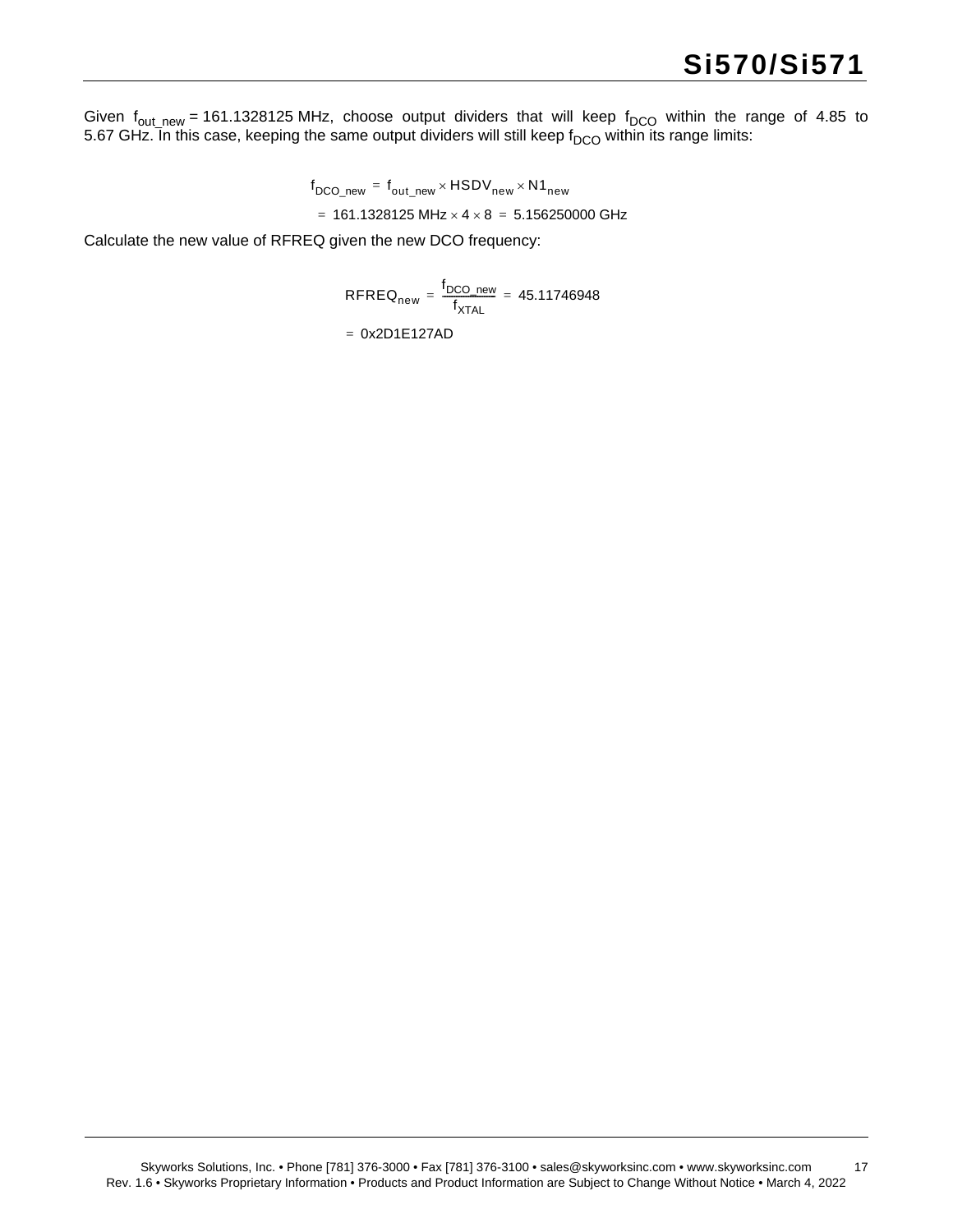### <span id="page-17-0"></span>**3.2. Si570 Programming Procedure**

This following example was generated using *Si514/70/71/98/99 Programmable Oscillator Software* V4.0.1 found under the **Tools** tab at the following web page.

<https://www.skyworksinc.com/en/application-pages/Programmable-Oscillator-Software>

On that same web page, the *AN334 Si57x I2C XO/VCXO ANSI C Reference Design* contains example **C** code for calculating register settings on the fly.

1. Read start-up frequency configuration (RFREQ, HS\_DIV, and N1) from the device after power-up or register reset.

```
 Registers for the Current Configuration 
 Register Data
     7 0x01
     8 0xC2
     9 0xBC
    10 0x01
    11 0x1E
    12 0xB8
RFREO = 0x2BC011EB8= 0x2BC011EB8 / (2^28) = 43.75027344HS DIV = 0x0 = 4N1 = 0x7 = 8
```
2. Calculate the actual nominal crystal frequency where f0 is the start-up output frequency.

```
f(xtal = ( f0 x HS DIV x NI ) / RFREO= (156.250000000 MHz x 4 x 8) / 43.750273436
      = 114.285000000 MHz
```
3. Choose the new output frequency (f1).

Output Frequency (f1) = 161.132812000 MHz

4. Choose the output dividers for the new frequency configuration (HS\_DIV and N1) by ensuring the DCO oscillation frequency (fdco) is between 4.85 GHz and 5.67 GHz where fdco = f1 x HS\_DIV x N1. See the Divider Combinations tab for more options.

```
HS DIV = 0x0 = 4 N1 = 0x7 = 8
fdco = f1 \times HS DIV \times N1
     = 161.132812000 MHz \ge 4 \times 8= 5.156249984 GHz
```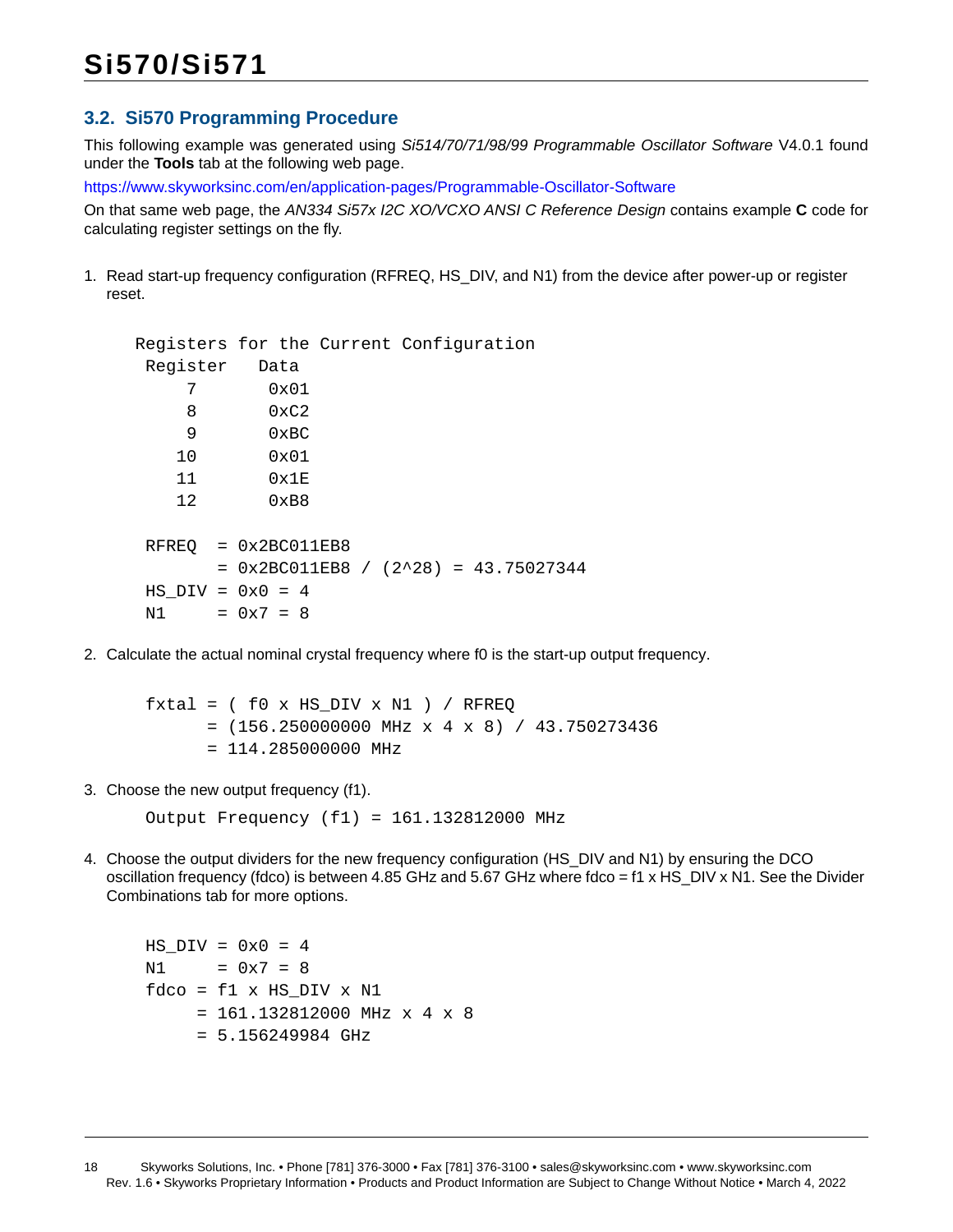5. Calculate the new crystal frequency multiplication ratio (RFREQ) as RFREQ = fdco / fxtal

```
RFREQ = fdco / fxtal = 5.156249984 GHz / 114.285000000 MHz
       = 45.11746934
      = 45.11746934 \times (2^28) = 0x2D1E12788
```
- 6. Freeze the DCO by setting Freeze DCO = 1 (bit 4 of register 137).
- 7. Write the new frequency configuration (RFREQ, HS\_DIV, and N1)

```
 Registers for the New Configuration 
 Register Data
     7 0x01
     8 0xC2
     9 0xD1
    10 0xE1
    11 0x27
    12 0x88
```
8. Unfreeze the DCO by setting Freeze DCO = 0 and assert the NewFreq bit (bit 6 of register 135) within 10 ms.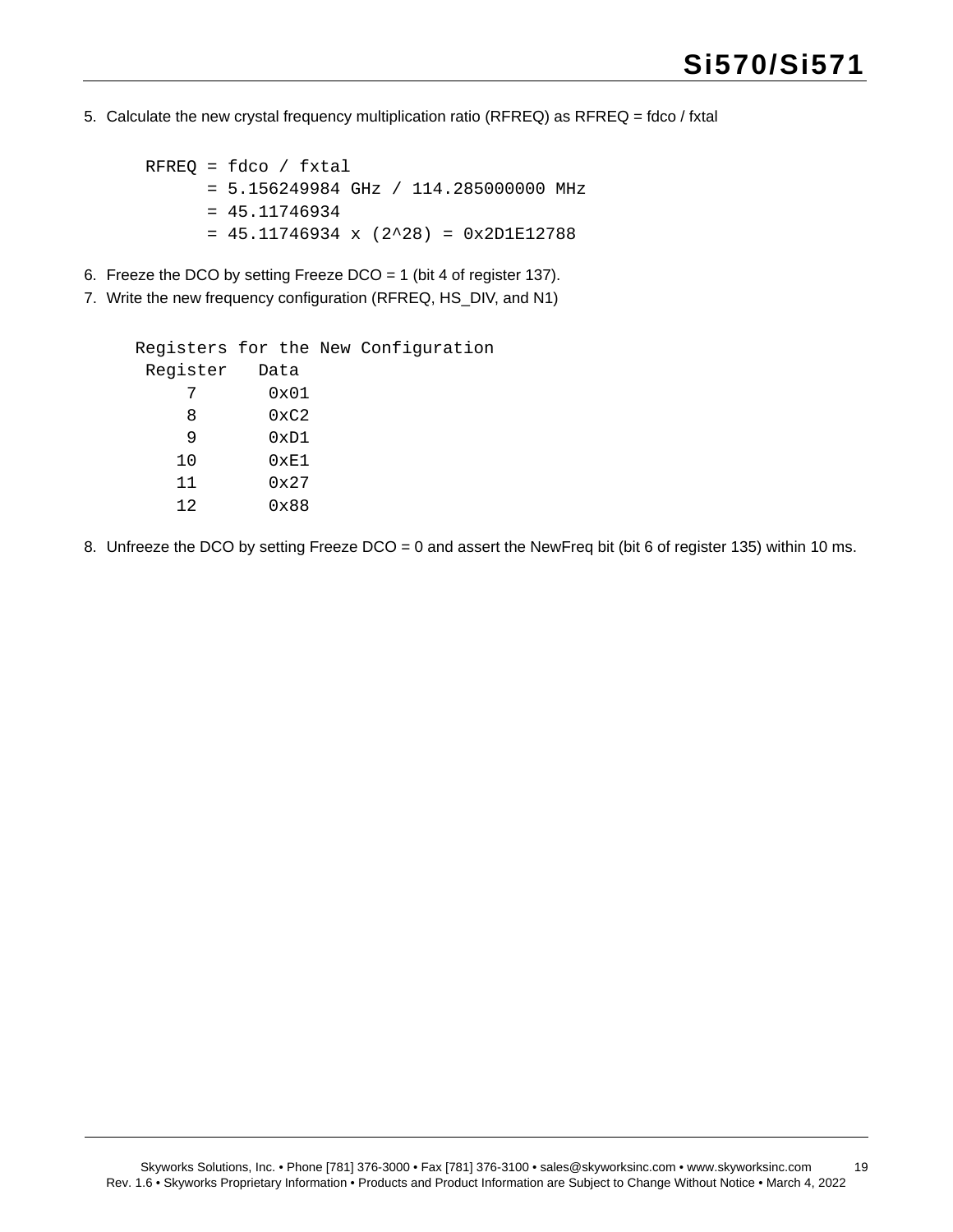### <span id="page-19-0"></span>**3.3. Si570 Troubleshooting FAQ**

### **1. Is the I2C bus working correctly and using the correct I2C address?**

Probing the device I<sup>2</sup>C pins with an oscilloscope can sometimes reveal signal integrity problems. Si570/Si571 I<sup>2</sup>C communication is normally very robust, so if other devices on the  $I<sup>2</sup>C$  bus are communicating successfully, then the Si570/Si571 should also work.

You can confirm the specific  $I^2C$  address expected by an Si570/Si571 device by using the part number lookup utility available on the Skyworks Solutions web site.

<https://www.skyworksinc.com/en/Application-Pages/Timing-Lookup-Customize>

#### **2. Is the correct register bank being written based on device stability?**

Si570/Si571 devices use different configuration registers for 7 ppm temperature stability devices than they do for 20 ppm or 50 ppm temperature stability devices. The temperature stability of a Si570/Si571 device can be confirmed using the part number lookup utility available on the Skyworks Solutions web site or by referencing the 2nd ordering option code in the part number.

<https://www.skyworksinc.com/en/Application-Pages/Timing-Lookup-Customize>

2nd Ordering Option Code:

A : 50 ppm temperature stability, 61.5 ppm total stability => Configuration Registers 7-12

B : 20 ppm temperature stability, 31.5 ppm total stability => Configuration Registers 7-12

C : 7 ppm temperature stability, 20 ppm total stability => Configuration Registers 13-18

#### **3. Is the part-to-part variation in FXTAL included in calculations?**

It is required that one determine the internal crystal frequency for each individual part before calculating a new output frequency. The procedure for determining the internal crystal frequency from the register values of a device is described elsewhere in this data sheet. See Section [3.2](#page-17-0).

FXTAL = (FOUT x HSDIV x N1) / RFREQ  $\le$  note that RFREQ used here is the register value divided by 2^28

It is a common error to calculate the internal crystal frequency for one device and then use that same crystal frequency for all later devices. This will lead to offset errors in the output frequency accuracy from part-to-part. The internal crystal frequency must be calculated for each individual device.

#### **4. Is the Unfreeze to NewFreq timeout spec being exceeded?**

The Si570/Si571 requires the DCO to be 'frozen' when changing register values and then 'unfrozen' and a calibration initiated by writing the 'NewFreq' bit to restart it properly. If the 'unfreeze' and 'NewFreq' writes are delayed by 10 ms or more, the internal state machine can timeout and cause the configuration to revert to default values.

This 'unfreeze' and 'NewFreq' timing requirement is not usually a problem since the writes are done back-to-back, but if there is an interrupt or other system delay that may cause this 10 ms timing to be exceeded, it should be considered as a possible source of issues reprogramming the Si570/Si571.

<sup>20</sup> Skyworks Solutions, Inc. • Phone [781] 376-3000 • Fax [781] 376-3100 • sales@skyworksinc.com • www.skyworksinc.com Rev. 1.6 • Skyworks Proprietary Information • Products and Product Information are Subject to Change Without Notice • March 4, 2022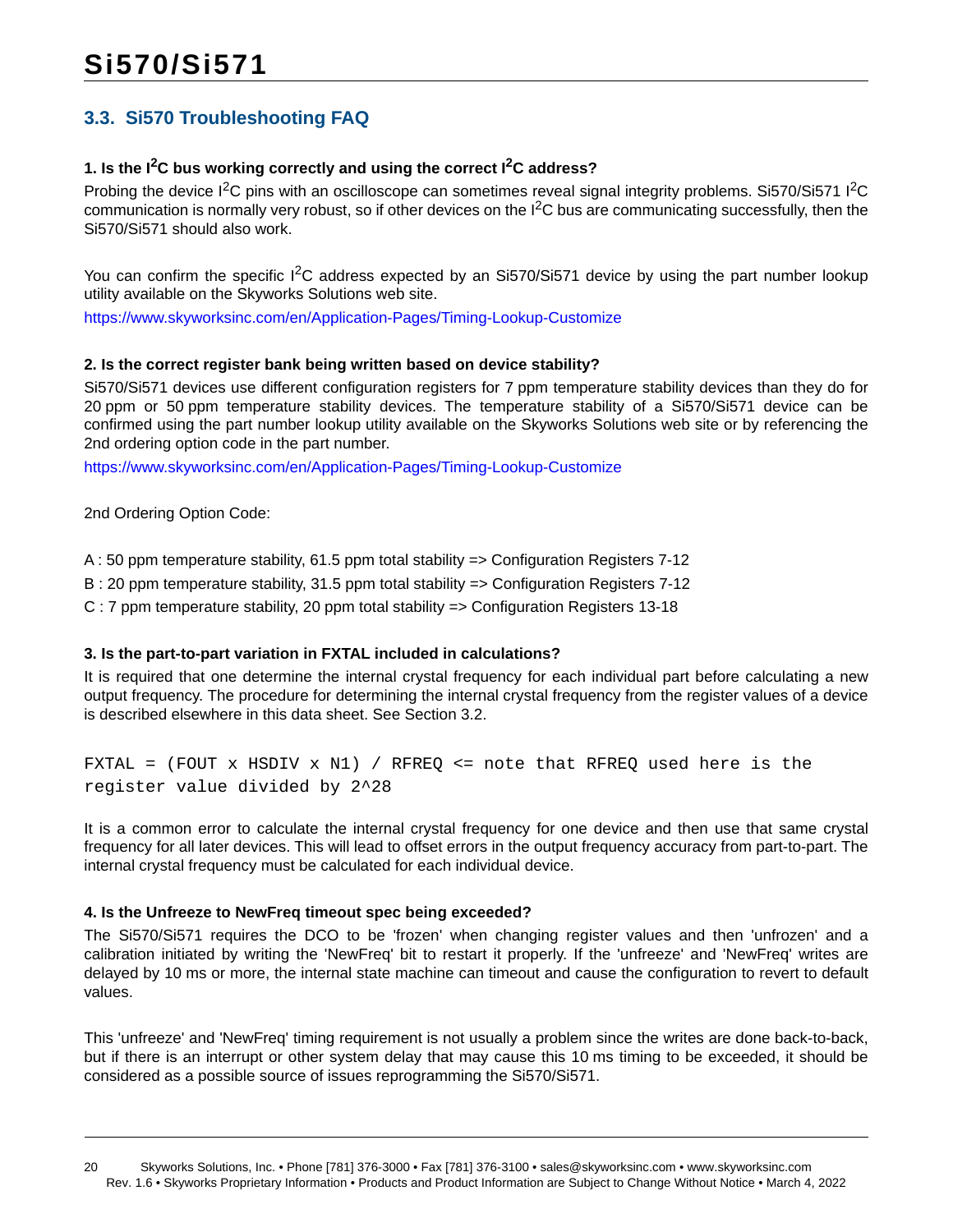### <span id="page-20-0"></span>**3.4. I2C Interface**

The control interface to the Si570 is an  $I<sup>2</sup>C$ -compatible 2-wire bus for bidirectional communication. The bus consists of a bidirectional serial data line (SDA) and a serial clock input (SCL). Both lines must be connected to the positive supply via an external pullup. Fast mode operation is supported for transfer rates up to 400 kbps as specified in the I<sup>2</sup>C-Bus Specification standard.

[Figure 5](#page-20-1) shows the command format for both read and write access. Data is always sent MSB. Data length is 1 byte. Read and write commands support 1 or more data bytes as illustrated. The master must send a Not Acknowledge and a Stop after the last read data byte to terminate the read command. The timing specifications and timing diagram for the  $12C$  bus can be found in the  $12C$ -Bus Specification standard (fast mode operation). The device  $I^2C$  address is specified in the part number.



<span id="page-20-1"></span>P – STOP condition

### **Figure 5. I2C Command Format**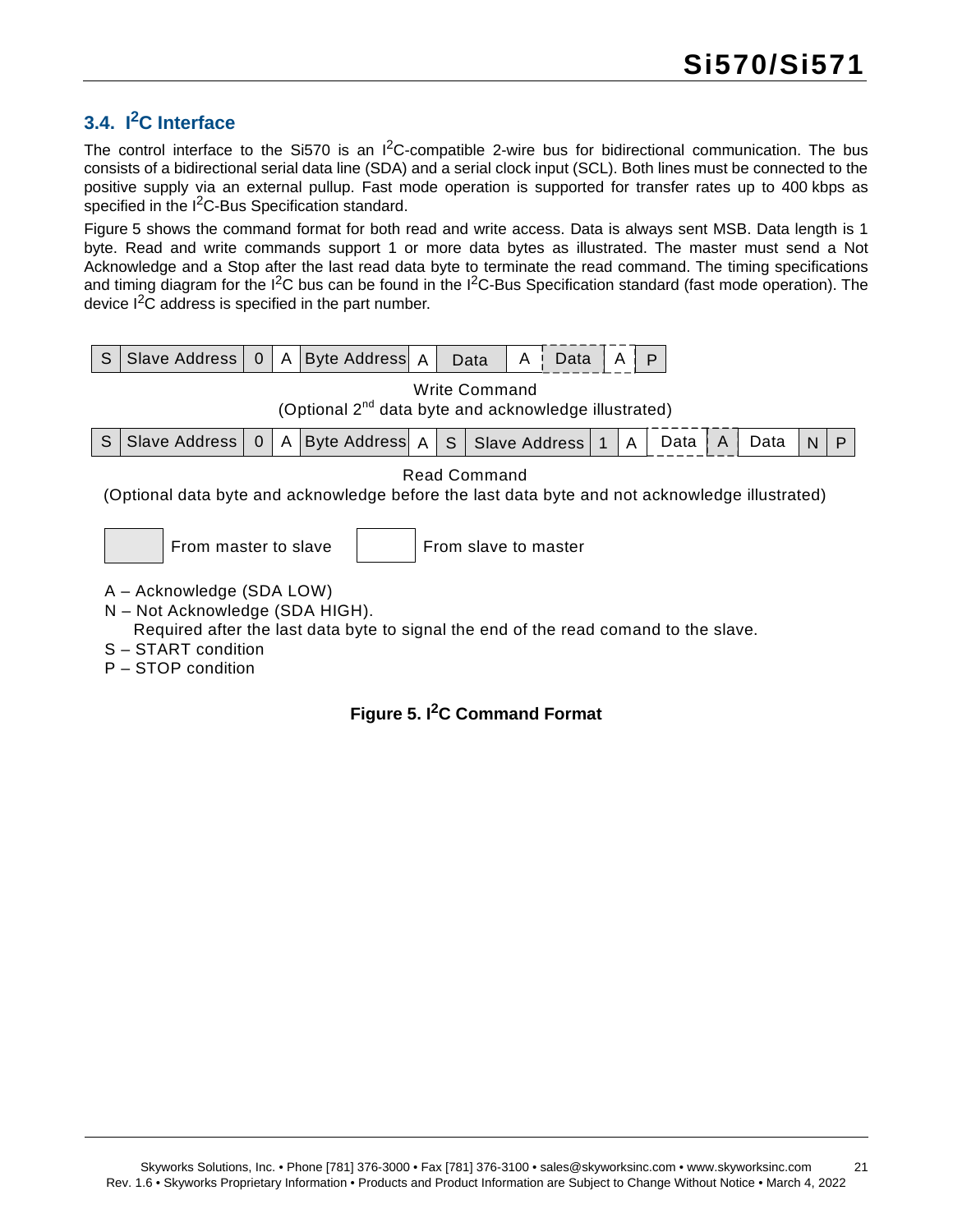### <span id="page-21-0"></span>**4. Serial Port Registers**

**Note:** Any register not listed here is reserved and must not be written. All bits are R/W unless otherwise noted.

| <b>Register</b>  | <b>Name</b>                            | Bit 7        | Bit 6            | Bit 5           | Bit 4                                   | Bit 3 | Bit 2             | Bit 1 | Bit 0 |
|------------------|----------------------------------------|--------------|------------------|-----------------|-----------------------------------------|-------|-------------------|-------|-------|
| $\overline{7}$   | High Speed/<br>N1 Dividers             |              | HS_DIV[2:0]      |                 | N1[6:2]                                 |       |                   |       |       |
| 8                | Reference<br>Frequency                 | N1[1:0]      |                  |                 |                                         |       | RFREQ[37:32]      |       |       |
| $\boldsymbol{9}$ | Reference<br>Frequency                 |              |                  |                 | RFREQ[31:24]                            |       |                   |       |       |
| 10               | Reference<br>Frequency                 |              |                  |                 | RFREQ[23:16]                            |       |                   |       |       |
| 11               | Reference<br>Frequency                 |              |                  |                 | RFREQ[15:8]                             |       |                   |       |       |
| 12               | Reference<br>Frequency                 |              | RFREQ[7:0]       |                 |                                         |       |                   |       |       |
| 13               | High Speed/<br>N1 Dividers             |              | HS_DIV_7PPM[2:0] |                 |                                         |       | N1_7PPM[6:2]      |       |       |
| 14               | Reference<br>Frequency                 | N1_7PPM[1:0] |                  |                 |                                         |       | RFREQ_7PPM[37:32] |       |       |
| 15               | Reference<br>Frequency                 |              |                  |                 | RFREQ_7PPM[31:24]                       |       |                   |       |       |
| 16               | Reference<br>Frequency                 |              |                  |                 | RFREQ_7PPM[23:16]                       |       |                   |       |       |
| 17               | Reference<br>Frequency                 |              |                  |                 | RFREQ_7PPM[15:8]                        |       |                   |       |       |
| 18               | Reference<br>Frequency                 |              |                  | RFREQ_7PPM[7:0] |                                         |       |                   |       |       |
| 135              | Reset/Freeze/MRST_REG<br>emory Control |              | NewFreq          | Freeze M        | <b>RECALL</b><br>Freeze<br><b>VCADC</b> |       |                   |       |       |
| 137              | Freeze DCO                             |              |                  |                 | Freeze<br><b>DCO</b>                    |       |                   |       |       |

<sup>22</sup> Skyworks Solutions, Inc. • Phone [781] 376-3000 • Fax [781] 376-3100 • sales@skyworksinc.com • www.skyworksinc.com Rev. 1.6 • Skyworks Proprietary Information • Products and Product Information are Subject to Change Without Notice • March 4, 2022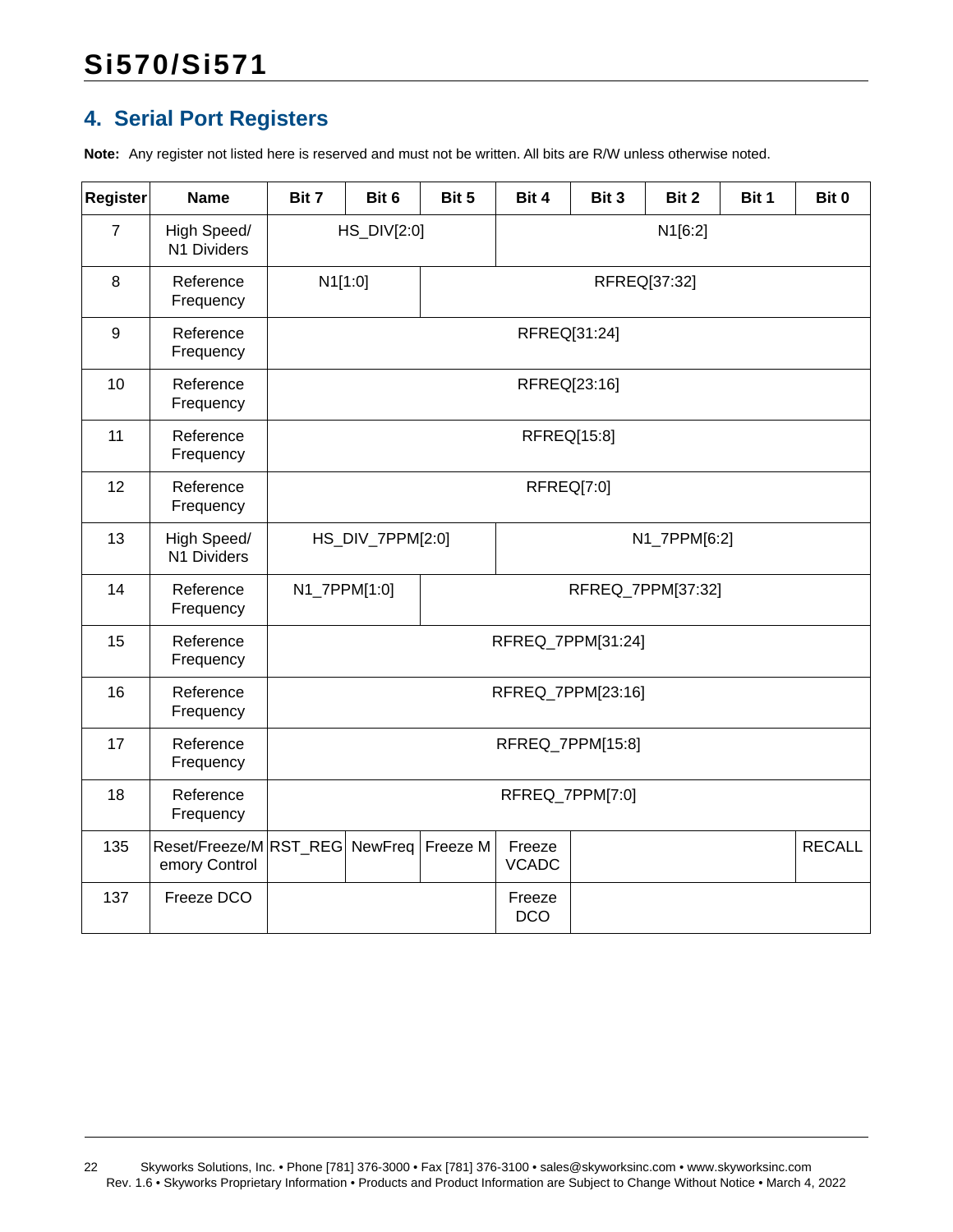### **Register 7. High Speed/N1 Dividers**

| <b>Bit</b>  | D7            | D <sub>6</sub> | D <sub>5</sub>          | D <sub>2</sub><br>D <sub>0</sub><br>D <sub>3</sub><br>D4<br>D <sub>1</sub> |  |     |  |  |  |  |  |
|-------------|---------------|----------------|-------------------------|----------------------------------------------------------------------------|--|-----|--|--|--|--|--|
| <b>Name</b> |               | $HS_DIV[2:0]$  |                         | N1[6:2]                                                                    |  |     |  |  |  |  |  |
| <b>Type</b> |               | R/W            |                         |                                                                            |  | R/W |  |  |  |  |  |
| <b>Bit</b>  | <b>Name</b>   |                | <b>Function</b>         |                                                                            |  |     |  |  |  |  |  |
| 7:5         | $HS_DIV[2:0]$ |                | DCO High Speed Divider. |                                                                            |  |     |  |  |  |  |  |

| 7: V | $HS$ DIV $[2:0]$ | <b>I</b> DCO High Speed Divider.                                                                                                                                                                                                                                                                                                                                                           |
|------|------------------|--------------------------------------------------------------------------------------------------------------------------------------------------------------------------------------------------------------------------------------------------------------------------------------------------------------------------------------------------------------------------------------------|
|      |                  | Sets value for high speed divider that takes the DCO output $f_{\rm OSC}$ as its clock input.                                                                                                                                                                                                                                                                                              |
|      |                  | $000 = 4$                                                                                                                                                                                                                                                                                                                                                                                  |
|      |                  | $001 = 5$                                                                                                                                                                                                                                                                                                                                                                                  |
|      |                  | $010 = 6$                                                                                                                                                                                                                                                                                                                                                                                  |
|      |                  | $011 = 7$                                                                                                                                                                                                                                                                                                                                                                                  |
|      |                  | $100 = Not used.$                                                                                                                                                                                                                                                                                                                                                                          |
|      |                  | $101 = 9$                                                                                                                                                                                                                                                                                                                                                                                  |
|      |                  | $110$ = Not used.                                                                                                                                                                                                                                                                                                                                                                          |
|      |                  | $111 = 11$                                                                                                                                                                                                                                                                                                                                                                                 |
| 4:0  | N1[6:2]          | <b>CLKOUT Output Divider.</b>                                                                                                                                                                                                                                                                                                                                                              |
|      |                  | Sets value for CLKOUT output divider. Allowed values are [1] and [2, 4, 6, , 2 <sup>'</sup> ]. Illegal<br>odd divider values will be rounded up to the nearest even value. The value for the N1 reg-<br>ister can be calculated by taking the divider ratio minus one. For example, to divide by 10,<br>write 0001001 (9 decimal) to the N1 registers.<br>$0000000 = 1$<br>$1111111 = 2^7$ |

#### **Register 8. Reference Frequency**

| <b>Bit</b>  | D7          | D <sub>6</sub>                   | D5                            | D4 | D <sub>3</sub>                                     | D <sub>2</sub> | D1                                                                                                                                                                                                                                                                                | D0 |  |
|-------------|-------------|----------------------------------|-------------------------------|----|----------------------------------------------------|----------------|-----------------------------------------------------------------------------------------------------------------------------------------------------------------------------------------------------------------------------------------------------------------------------------|----|--|
| <b>Name</b> |             | N1[1:0]                          | RFREQ[37:32]                  |    |                                                    |                |                                                                                                                                                                                                                                                                                   |    |  |
| <b>Type</b> |             | R/W                              | R/W                           |    |                                                    |                |                                                                                                                                                                                                                                                                                   |    |  |
| <b>Bit</b>  | <b>Name</b> |                                  | <b>Function</b>               |    |                                                    |                |                                                                                                                                                                                                                                                                                   |    |  |
| 7:6         | N1[1:0]     | $0000000 = 1$<br>$1111111 = 2^7$ | <b>CLKOUT Output Divider.</b> |    | 10, write 0001001 (9 decimal) to the N1 registers. |                | Sets value for CLKOUT output divider. Allowed values are $[1, 2, 4, 6, , 27]$ . Illegal odd<br>divider values will be rounded up to the nearest even value. The value for the N1 regis-<br>ter can be calculated by taking the divider ratio minus one. For example, to divide by |    |  |

| RFREQ[37:32]<br>5:0<br><b>Reference Frequency.</b> |  | l 1111111 = 2'                  |
|----------------------------------------------------|--|---------------------------------|
|                                                    |  |                                 |
|                                                    |  | Frequency control input to DCO. |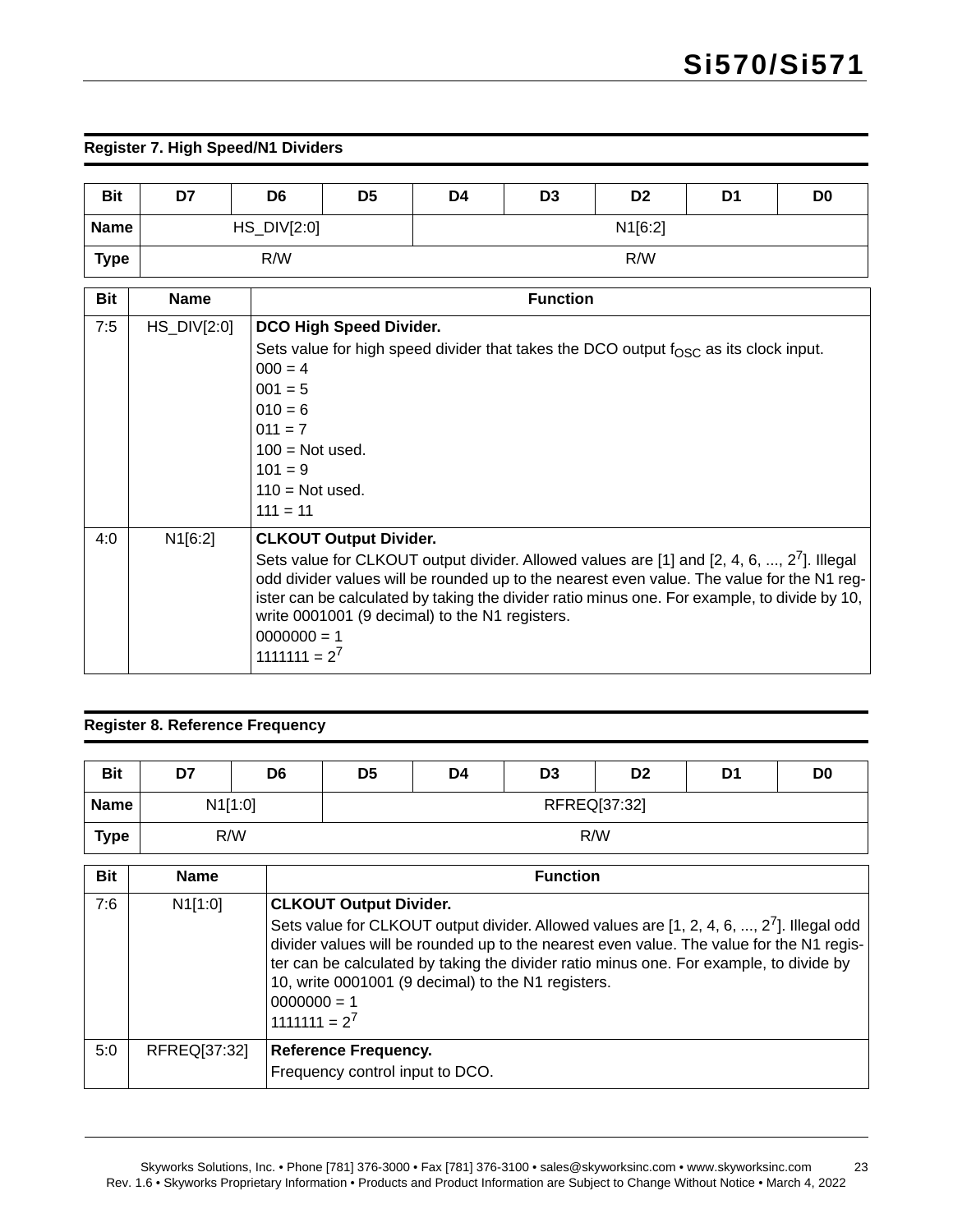#### **Register 9. Reference Frequency**

| <b>Bit</b>  | D7           | D6              | D <sub>5</sub><br>D <sub>2</sub><br>D <sub>0</sub><br>D <sub>3</sub><br>D4<br>D <sub>1</sub> |                                 |  |  |  |  |  |  |
|-------------|--------------|-----------------|----------------------------------------------------------------------------------------------|---------------------------------|--|--|--|--|--|--|
| <b>Name</b> |              | RFREQ[31:24]    |                                                                                              |                                 |  |  |  |  |  |  |
| <b>Type</b> | R/W          |                 |                                                                                              |                                 |  |  |  |  |  |  |
| <b>Bit</b>  | <b>Name</b>  | <b>Function</b> |                                                                                              |                                 |  |  |  |  |  |  |
| 7:0         | RFREQ[31:24] |                 | <b>Reference Frequency.</b>                                                                  | Frequency control input to DCO. |  |  |  |  |  |  |

### **Register 10. Reference Frequency**

| <b>Bit</b>  | D7                             | D <sub>5</sub><br>D <sub>2</sub><br>D <sub>0</sub><br>D <sub>6</sub><br>D <sub>3</sub><br>D4<br>D1 |                                 |  |  |  |  |  |  |  |
|-------------|--------------------------------|----------------------------------------------------------------------------------------------------|---------------------------------|--|--|--|--|--|--|--|
| <b>Name</b> | RFREQ[23:16]                   |                                                                                                    |                                 |  |  |  |  |  |  |  |
| <b>Type</b> | R/W                            |                                                                                                    |                                 |  |  |  |  |  |  |  |
| <b>Bit</b>  | <b>Function</b><br><b>Name</b> |                                                                                                    |                                 |  |  |  |  |  |  |  |
| 7:0         | RFREQ[23:16]                   | <b>Reference Frequency.</b>                                                                        |                                 |  |  |  |  |  |  |  |
|             |                                |                                                                                                    | Frequency control input to DCO. |  |  |  |  |  |  |  |

#### **Register 11. Reference Frequency**

| <b>Bit</b>  | D7          | D <sub>5</sub><br>D <sub>6</sub><br>D <sub>3</sub><br>D <sub>2</sub><br>D <sub>1</sub><br>D <sub>0</sub><br>D4 |                                                                |  |                 |  |  |  |  |  |
|-------------|-------------|----------------------------------------------------------------------------------------------------------------|----------------------------------------------------------------|--|-----------------|--|--|--|--|--|
| <b>Name</b> |             | RFREQ[15:8]                                                                                                    |                                                                |  |                 |  |  |  |  |  |
| <b>Type</b> |             | R/W                                                                                                            |                                                                |  |                 |  |  |  |  |  |
| Bit         | <b>Name</b> |                                                                                                                |                                                                |  | <b>Function</b> |  |  |  |  |  |
| 7:0         | RFREQ[15:8] |                                                                                                                | <b>Reference Frequency.</b><br>Frequency control input to DCO. |  |                 |  |  |  |  |  |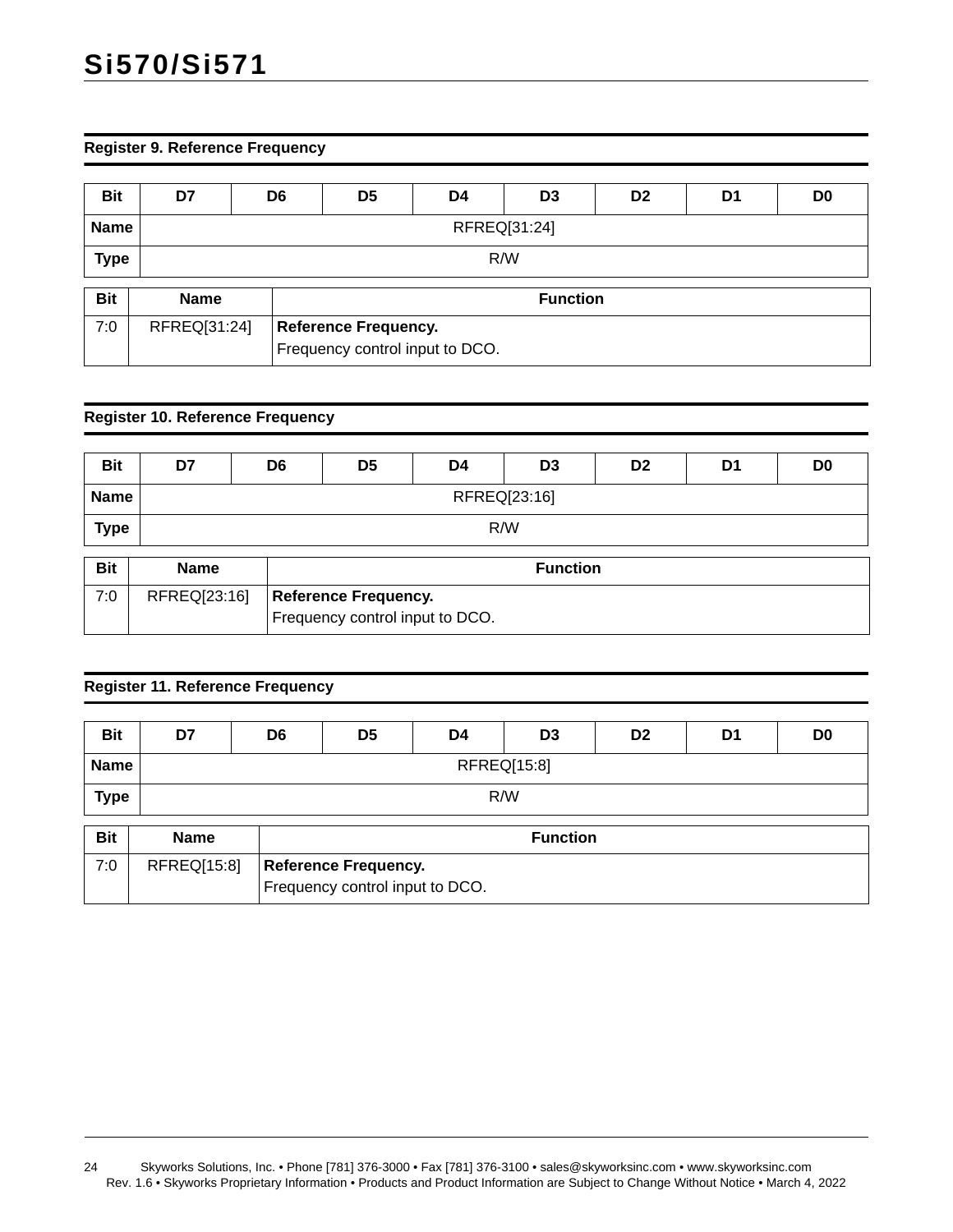### **Register 12. Reference Frequency**

| <b>Bit</b>  | D7          | D <sub>5</sub><br>D <sub>6</sub><br>D <sub>0</sub><br>D4<br>D <sub>3</sub><br>D <sub>2</sub><br>D1 |  |  |                 |  |  |  |  |
|-------------|-------------|----------------------------------------------------------------------------------------------------|--|--|-----------------|--|--|--|--|
| <b>Name</b> |             | RFREQ[7:0]                                                                                         |  |  |                 |  |  |  |  |
| <b>Type</b> |             | R/W                                                                                                |  |  |                 |  |  |  |  |
| <b>Bit</b>  | <b>Name</b> |                                                                                                    |  |  | <b>Function</b> |  |  |  |  |
| 7:0         | RFREQ[7:0]  | <b>Reference Frequency.</b><br>Frequency control input to DCO.                                     |  |  |                 |  |  |  |  |

### **Register 13. High Speed/N1 Dividers**

| <b>Bit</b>  | D7               | D <sub>6</sub>   |                                  | D <sub>5</sub>                | D4           | D <sub>3</sub>  | D <sub>2</sub>                                               | D1                                                                                                                                                                                                                                                                            | D <sub>0</sub> |  |  |
|-------------|------------------|------------------|----------------------------------|-------------------------------|--------------|-----------------|--------------------------------------------------------------|-------------------------------------------------------------------------------------------------------------------------------------------------------------------------------------------------------------------------------------------------------------------------------|----------------|--|--|
| <b>Name</b> |                  | HS_DIV_7PPM[2:0] |                                  |                               | N1_7PPM[6:2] |                 |                                                              |                                                                                                                                                                                                                                                                               |                |  |  |
| <b>Type</b> |                  | R/W              |                                  |                               | R/W          |                 |                                                              |                                                                                                                                                                                                                                                                               |                |  |  |
| <b>Bit</b>  | <b>Name</b>      |                  |                                  |                               |              | <b>Function</b> |                                                              |                                                                                                                                                                                                                                                                               |                |  |  |
| 7:5         | HS_DIV_7PPM[2:0] |                  |                                  | DCO High Speed Divider.       |              |                 |                                                              |                                                                                                                                                                                                                                                                               |                |  |  |
|             |                  |                  |                                  |                               |              |                 |                                                              | Sets value for high speed divider that takes the DCO output $f_{OSC}$ as its clock input.                                                                                                                                                                                     |                |  |  |
|             |                  |                  | $000 = 4$                        |                               |              |                 |                                                              |                                                                                                                                                                                                                                                                               |                |  |  |
|             |                  |                  | $001 = 5$                        |                               |              |                 |                                                              |                                                                                                                                                                                                                                                                               |                |  |  |
|             |                  |                  | $010 = 6$                        |                               |              |                 |                                                              |                                                                                                                                                                                                                                                                               |                |  |  |
|             |                  |                  | $011 = 7$                        |                               |              |                 |                                                              |                                                                                                                                                                                                                                                                               |                |  |  |
|             |                  |                  |                                  | $100 = Not used$ .            |              |                 |                                                              |                                                                                                                                                                                                                                                                               |                |  |  |
|             |                  |                  | $101 = 9$                        |                               |              |                 |                                                              |                                                                                                                                                                                                                                                                               |                |  |  |
|             |                  |                  |                                  | $110 = Not used$ .            |              |                 |                                                              |                                                                                                                                                                                                                                                                               |                |  |  |
|             |                  |                  | $111 = 11$                       |                               |              |                 |                                                              |                                                                                                                                                                                                                                                                               |                |  |  |
| 4:0         | N1_7PPM[6:2]     |                  |                                  | <b>CLKOUT Output Divider.</b> |              |                 |                                                              |                                                                                                                                                                                                                                                                               |                |  |  |
|             |                  |                  | $0000000 = 1$<br>$1111111 = 2^7$ |                               |              |                 | divide by 10, write 0001001 (9 decimal) to the N1 registers. | Sets value for CLKOUT output divider. Allowed values are [1] and [2, 4, 6, , $2^7$ ]. Ille-<br>gal odd divider values will be rounded up to the nearest even value. The value for the<br>N1 register can be calculated by taking the divider ratio minus one. For example, to |                |  |  |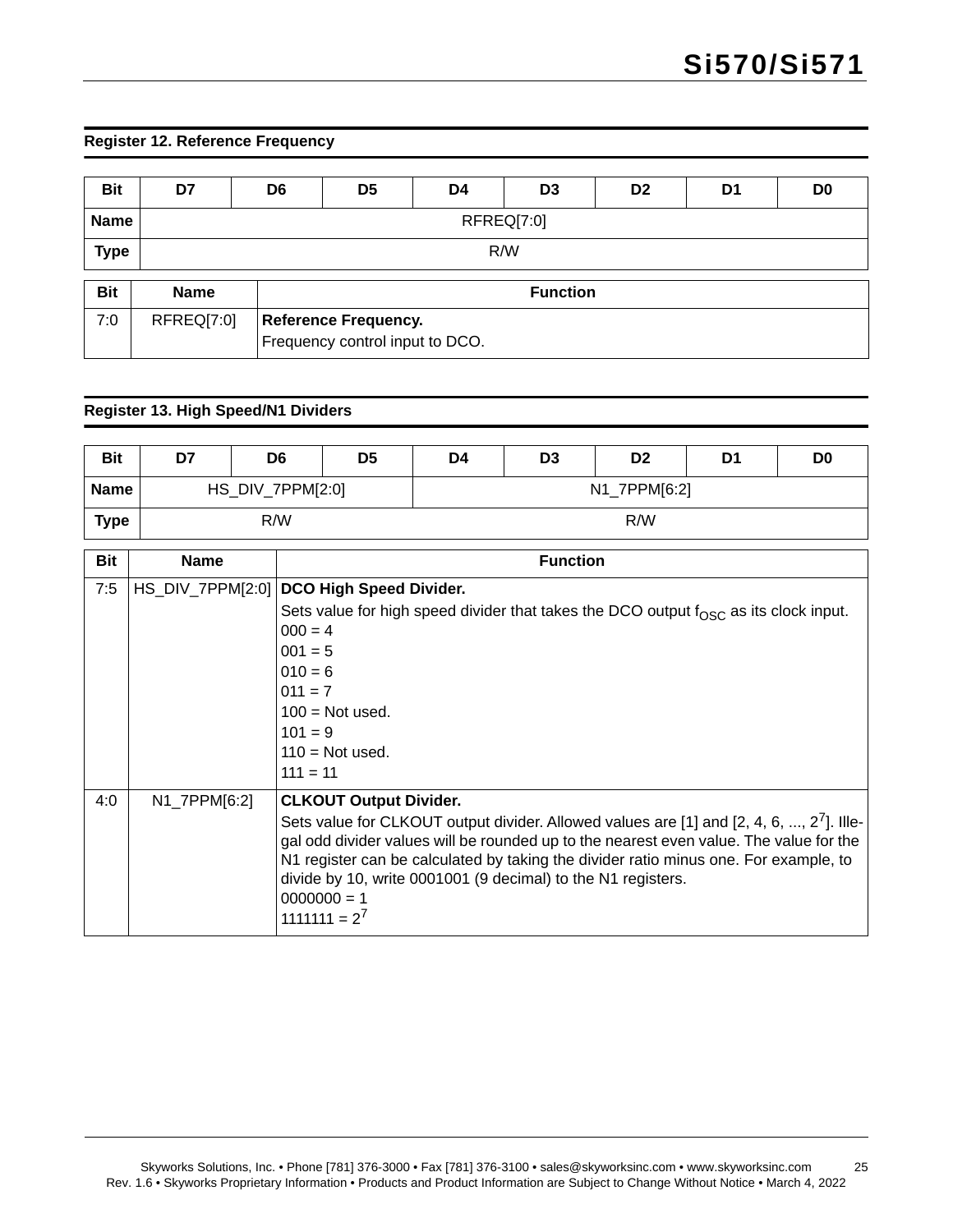#### **Register 14. Reference Frequency**

| <b>Bit</b>  | D7                                                                          | D <sub>6</sub>                 | D <sub>5</sub>                                                                                                                                                                                                                                                                                                                                                                                              | D4 | D <sub>3</sub> | D <sub>2</sub> | D1 | D <sub>0</sub> |  |  |
|-------------|-----------------------------------------------------------------------------|--------------------------------|-------------------------------------------------------------------------------------------------------------------------------------------------------------------------------------------------------------------------------------------------------------------------------------------------------------------------------------------------------------------------------------------------------------|----|----------------|----------------|----|----------------|--|--|
| <b>Name</b> |                                                                             | N1_7PPM[1:0]                   | RFREQ_7PPM[37:32]                                                                                                                                                                                                                                                                                                                                                                                           |    |                |                |    |                |  |  |
| <b>Type</b> |                                                                             | R/W                            | R/W                                                                                                                                                                                                                                                                                                                                                                                                         |    |                |                |    |                |  |  |
| <b>Bit</b>  |                                                                             | <b>Function</b><br><b>Name</b> |                                                                                                                                                                                                                                                                                                                                                                                                             |    |                |                |    |                |  |  |
| 7:6         | N1_7PPM[1:0]                                                                |                                | <b>CLKOUT Output Divider.</b><br>Sets value for CLKOUT output divider. Allowed values are $[1, 2, 4, 6, , 2^7]$ . Illegal<br>odd divider values will be rounded up to the nearest even value. The value for the<br>N1 register can be calculated by taking the divider ratio minus one. For example, to<br>divide by 10, write 0001001 (9 decimal) to the N1 registers.<br>$0000000 = 1$<br>$1111111 = 2^7$ |    |                |                |    |                |  |  |
| 5:0         | RFREQ_7PPM[37:32]   Reference Frequency.<br>Frequency control input to DCO. |                                |                                                                                                                                                                                                                                                                                                                                                                                                             |    |                |                |    |                |  |  |

### **Register 15. Reference Frequency**

| <b>Bit</b>  | D7          | D <sub>0</sub><br>D <sub>5</sub><br>D <sub>6</sub><br>D <sub>3</sub><br>D <sub>2</sub><br>D4<br>D <sub>1</sub> |                                                                             |                   |                 |  |  |  |
|-------------|-------------|----------------------------------------------------------------------------------------------------------------|-----------------------------------------------------------------------------|-------------------|-----------------|--|--|--|
| <b>Name</b> |             |                                                                                                                |                                                                             | RFREQ_7PPM[31:24] |                 |  |  |  |
| <b>Type</b> |             | R/W                                                                                                            |                                                                             |                   |                 |  |  |  |
| <b>Bit</b>  | <b>Name</b> |                                                                                                                |                                                                             |                   | <b>Function</b> |  |  |  |
| 7:0         |             |                                                                                                                | RFREQ_7PPM[31:24]   Reference Frequency.<br>Frequency control input to DCO. |                   |                 |  |  |  |

#### **Register 16. Reference Frequency**

| <b>Bit</b>  | D7                | D <sub>6</sub> | D <sub>5</sub> | D4 | D <sub>3</sub> | D <sub>2</sub> | D1 | D <sub>0</sub> |
|-------------|-------------------|----------------|----------------|----|----------------|----------------|----|----------------|
| <b>Name</b> | RFREQ_7PPM[23:16] |                |                |    |                |                |    |                |
| <b>Type</b> | R/W               |                |                |    |                |                |    |                |

| <b>Bit</b> | <b>Name</b> | <b>Function</b>                        |
|------------|-------------|----------------------------------------|
| 7:0        |             | RFREQ_7PPM[23:16] Reference Frequency. |
|            |             | Frequency control input to DCO.        |

<sup>26</sup> Skyworks Solutions, Inc. • Phone [781] 376-3000 • Fax [781] 376-3100 • sales@skyworksinc.com • www.skyworksinc.com Rev. 1.6 • Skyworks Proprietary Information • Products and Product Information are Subject to Change Without Notice • March 4, 2022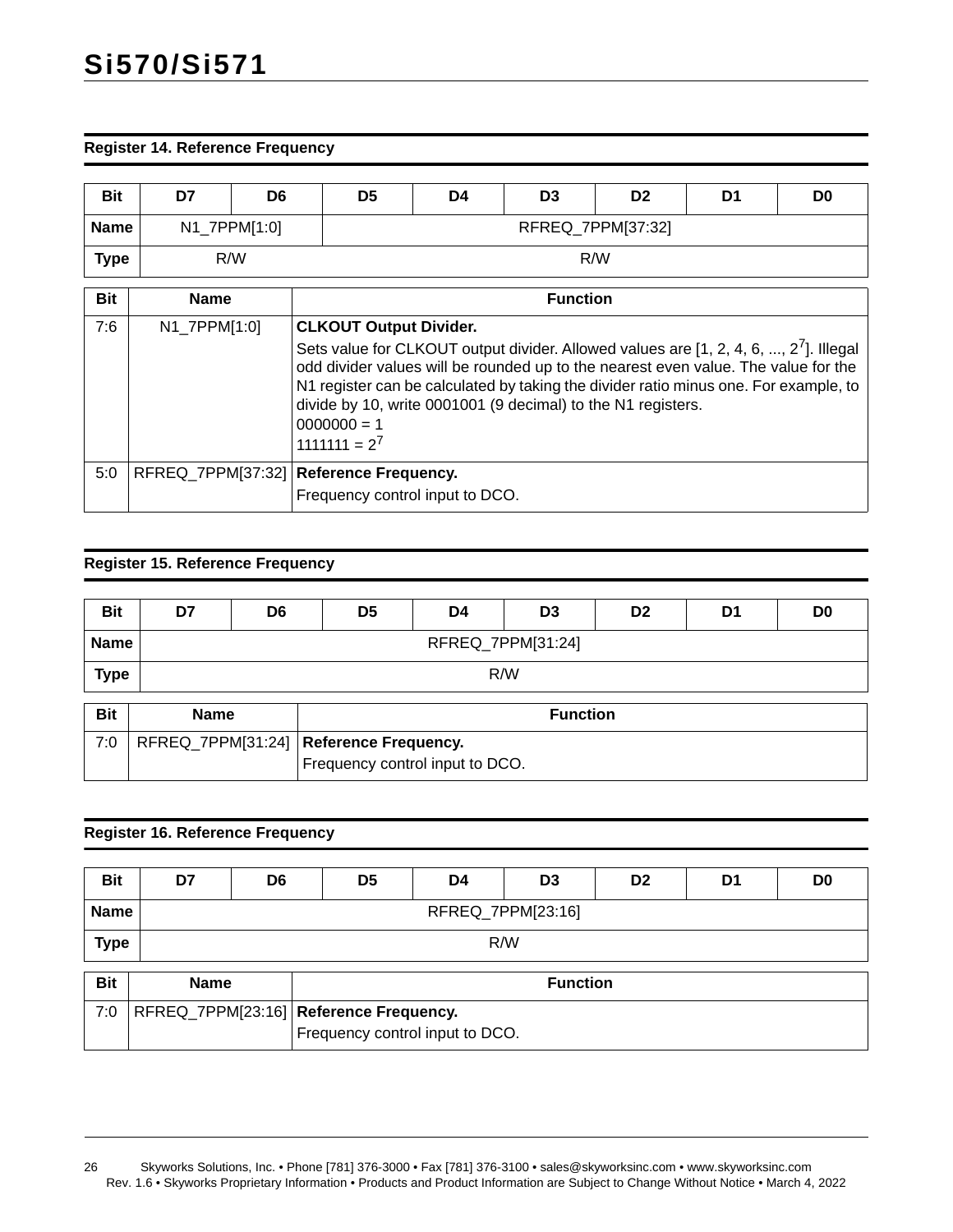### **Register 17. Reference Frequency**

| <b>Bit</b>  | D7          | D <sub>6</sub>   | D <sub>5</sub><br>D <sub>2</sub><br>D <sub>0</sub><br>D4<br>D <sub>3</sub><br>D1 |  |                 |  |  |  |  |
|-------------|-------------|------------------|----------------------------------------------------------------------------------|--|-----------------|--|--|--|--|
| <b>Name</b> |             | RFREQ_7PPM[15:8] |                                                                                  |  |                 |  |  |  |  |
| <b>Type</b> |             | R/W              |                                                                                  |  |                 |  |  |  |  |
| <b>Bit</b>  | <b>Name</b> |                  |                                                                                  |  | <b>Function</b> |  |  |  |  |
| 7:0         |             |                  | RFREQ_7PPM[15:8]   Reference Frequency.<br>Frequency control input to DCO.       |  |                 |  |  |  |  |

### **Register 18. Reference Frequency**

| <b>Bit</b>  | D7          | D <sub>6</sub>  | D <sub>5</sub> | D4 | D <sub>3</sub> | D <sub>2</sub> | D1 | D <sub>0</sub> |
|-------------|-------------|-----------------|----------------|----|----------------|----------------|----|----------------|
| <b>Name</b> |             | RFREQ_7PPM[7:0] |                |    |                |                |    |                |
| <b>Type</b> |             | R/W             |                |    |                |                |    |                |
| <b>Bit</b>  | <b>Name</b> | <b>Function</b> |                |    |                |                |    |                |

| --- | . | .                                    |
|-----|---|--------------------------------------|
| 7:0 |   | RFREQ_7PPM[7:0] Reference Frequency. |
|     |   | Frequency control input to DCO.      |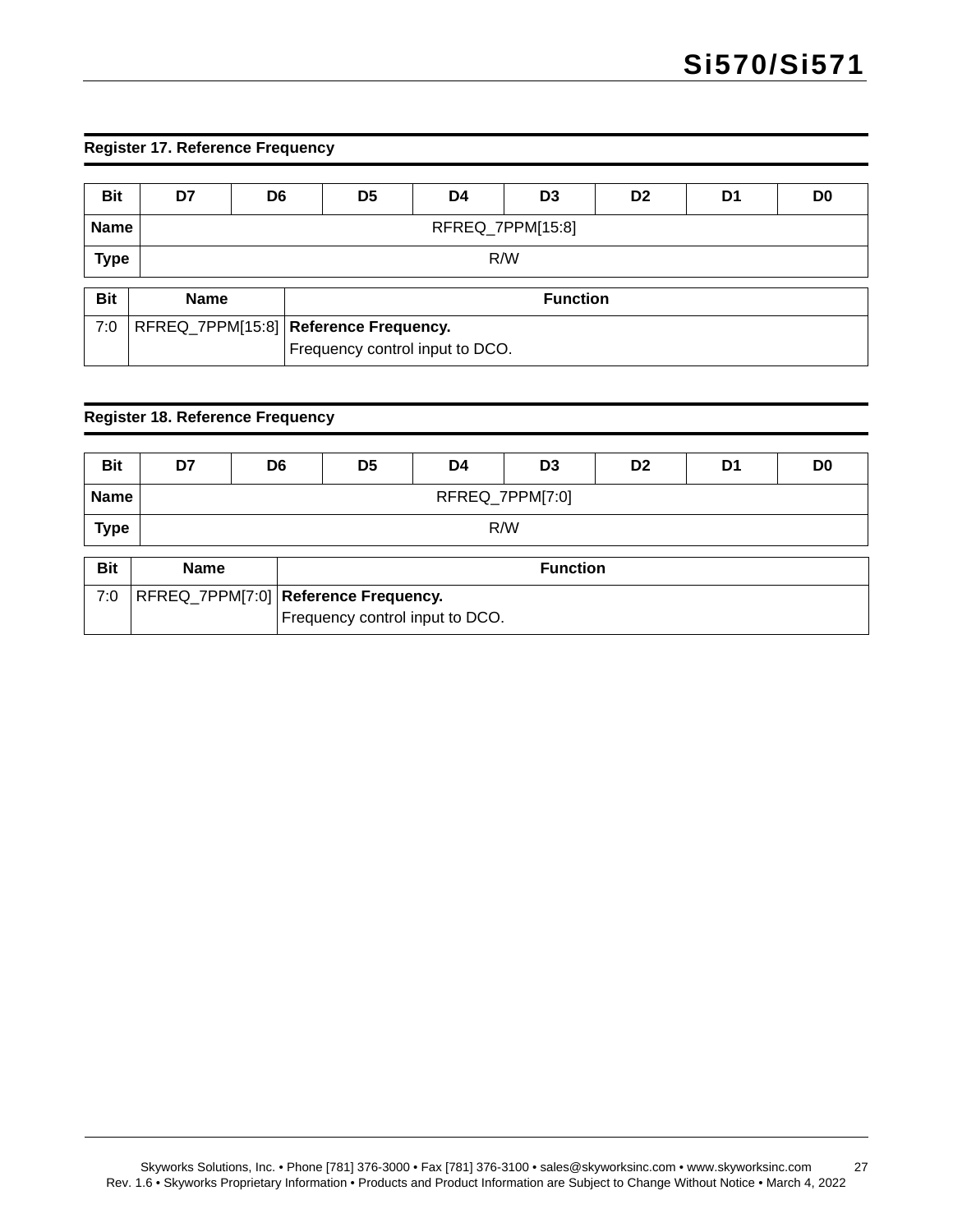#### **Register 135. Reset/Freeze/Memory Control**

| <b>Bit</b>  | D7      | D6             | D <sub>5</sub> | D4                  | D <sub>3</sub> | D <sub>2</sub> | D1 | D <sub>0</sub> |
|-------------|---------|----------------|----------------|---------------------|----------------|----------------|----|----------------|
| <b>Name</b> | RST REG | <b>NewFreq</b> | Freeze M       | <b>Freeze VCADC</b> |                | N/A            |    | <b>RECALL</b>  |
| Type        | R/W     | R/W            | R/W            | R/W                 |                | R/W            |    | R/W            |

Reset settings = 00xx xx00

| <b>Bit</b>              | <b>Name</b>   | <b>Function</b>                                                                                                                                                                                        |
|-------------------------|---------------|--------------------------------------------------------------------------------------------------------------------------------------------------------------------------------------------------------|
| $\overline{7}$          | RST_REG       | <b>Internal Reset.</b>                                                                                                                                                                                 |
|                         |               | $0 =$ Normal operation.                                                                                                                                                                                |
|                         |               | 1 = Reset of all internal logic. Output tristated during reset.                                                                                                                                        |
|                         |               | Upon completion of internal logic reset, RST_REG is internally reset to zero.                                                                                                                          |
|                         |               | Note: Asserting RST_REG will interrupt the I <sup>2</sup> C state machine. It is not the recommended<br>approach for starting from initial conditions.                                                 |
| 6                       | NewFreq       | <b>New Frequency Applied.</b>                                                                                                                                                                          |
|                         |               | Alerts the DSPLL that a new frequency configuration has been applied. This bit will                                                                                                                    |
|                         |               | clear itself when the new frequency is applied.                                                                                                                                                        |
| 5                       | Freeze M      | <b>Freezes the M Control Word.</b>                                                                                                                                                                     |
|                         |               | Prevents interim frequency changes when writing RFREQ registers.                                                                                                                                       |
| $\overline{\mathbf{4}}$ | Freeze        | Freezes the VC ADC Output Word.                                                                                                                                                                        |
|                         | <b>VCADC</b>  | May be used to hold the nominal output frequency of an Si571.                                                                                                                                          |
| 3:1                     | N/A           | Always Zero.                                                                                                                                                                                           |
| $\Omega$                | <b>RECALL</b> | <b>Recall NVM into RAM.</b>                                                                                                                                                                            |
|                         |               | $0 = No operation$ .                                                                                                                                                                                   |
|                         |               | 1 = Write NVM bits into RAM. Bit is internally reset following completion of operation.                                                                                                                |
|                         |               | Note: Asserting RECALL reloads the NVM contents in to the operating registers without<br>interrupting the $I2C$ state machine. It is the recommended approach for starting from<br>initial conditions. |
|                         |               |                                                                                                                                                                                                        |

#### **Register 137. Freeze DCO**

| <b>Bit</b>  | D7 | D <sub>6</sub> | D <sub>5</sub> | D4                   | D <sub>3</sub> | D <sub>2</sub> | D1 | D <sub>0</sub> |
|-------------|----|----------------|----------------|----------------------|----------------|----------------|----|----------------|
| <b>Name</b> |    |                |                | Freeze<br><b>DCO</b> |                |                |    |                |
| <b>Type</b> |    |                |                | R/W                  |                |                |    |                |

Reset settings = 00xx xx00

| Bit | <b>Name</b>              | <b>Function</b>                                                   |
|-----|--------------------------|-------------------------------------------------------------------|
| 7:5 | Reserved                 |                                                                   |
| 4   | Freeze DCO   Freeze DCO. | Freezes the DSPLL so the frequency configuration can be modified. |
| 3:0 | Reserved                 |                                                                   |

<sup>28</sup> Skyworks Solutions, Inc. • Phone [781] 376-3000 • Fax [781] 376-3100 • sales@skyworksinc.com • www.skyworksinc.com Rev. 1.6 • Skyworks Proprietary Information • Products and Product Information are Subject to Change Without Notice • March 4, 2022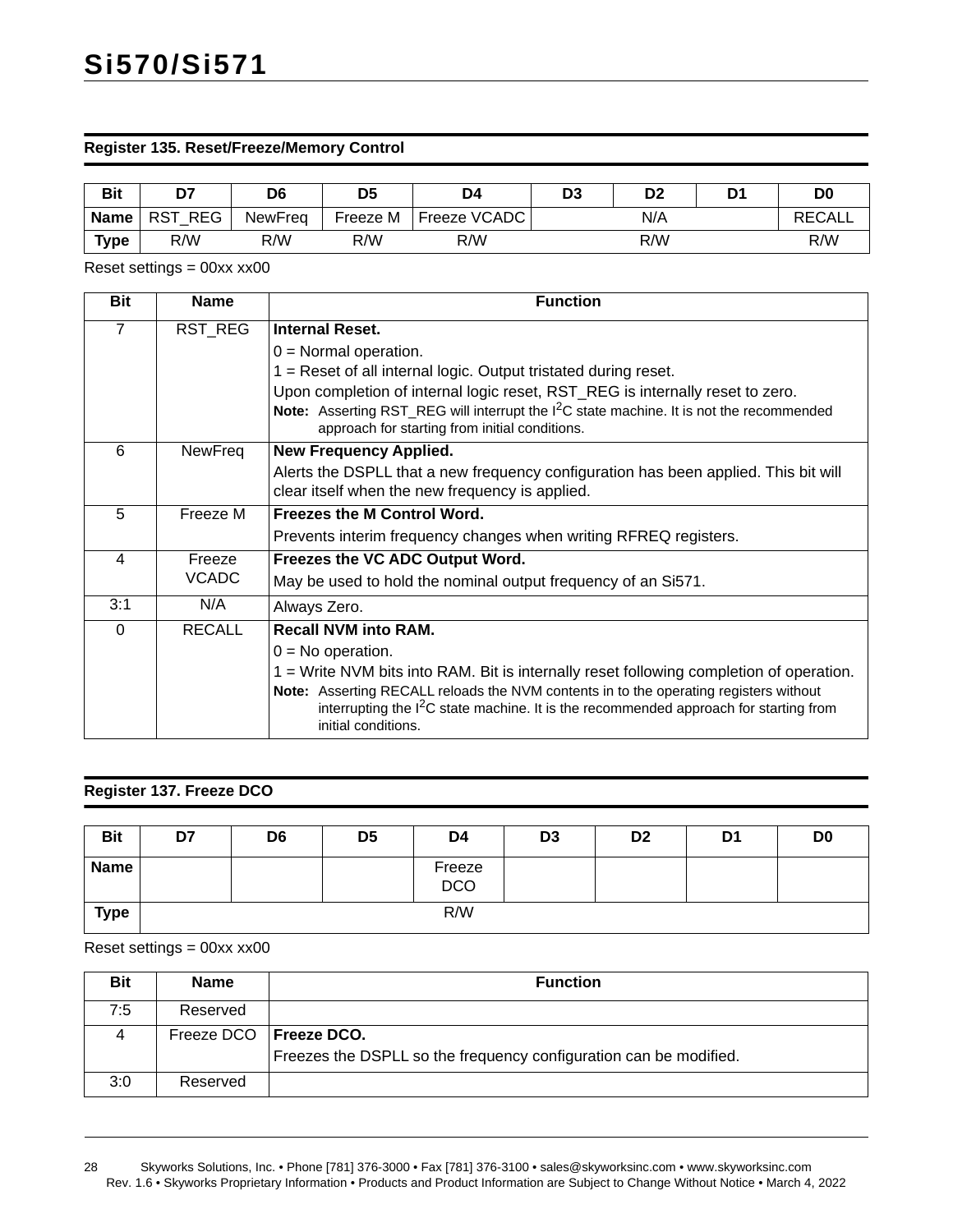### <span id="page-28-0"></span>**5. Si570 (XO) Pin Descriptions**



### **Table 14. Si570 Pin Descriptions**

| Pin                                                                      | <b>Name</b>              | <b>Type</b>                 | <b>Function</b>                                             |
|--------------------------------------------------------------------------|--------------------------|-----------------------------|-------------------------------------------------------------|
|                                                                          | NC.                      | N/A                         | No Connect. Make no external connection to this pin.        |
| 2                                                                        | <b>OE</b>                | Input                       | Output Enable:<br>See "7. Ordering Information" on page 31. |
| 3                                                                        | <b>GND</b>               | Ground                      | Electrical and Case Ground.                                 |
| 4                                                                        | CLK+                     | Output                      | Oscillator Output.                                          |
| 5                                                                        | $CLK-$<br>(NC for CMOS*) | Output<br>(N/A for CMOS*)   | Complementary Output.<br>(NC for CMOS*).                    |
| 6                                                                        | V <sub>DD</sub>          | Power                       | Power Supply Voltage.                                       |
| 7                                                                        | <b>SDA</b>               | Bidirectional<br>Open Drain | <sup>2</sup> C Serial Data.                                 |
| 8                                                                        | <b>SCL</b>               | Input                       | <sup>2</sup> C Serial Clock.                                |
| *Note: CMOS output option only: make no external connection to this pin. |                          |                             |                                                             |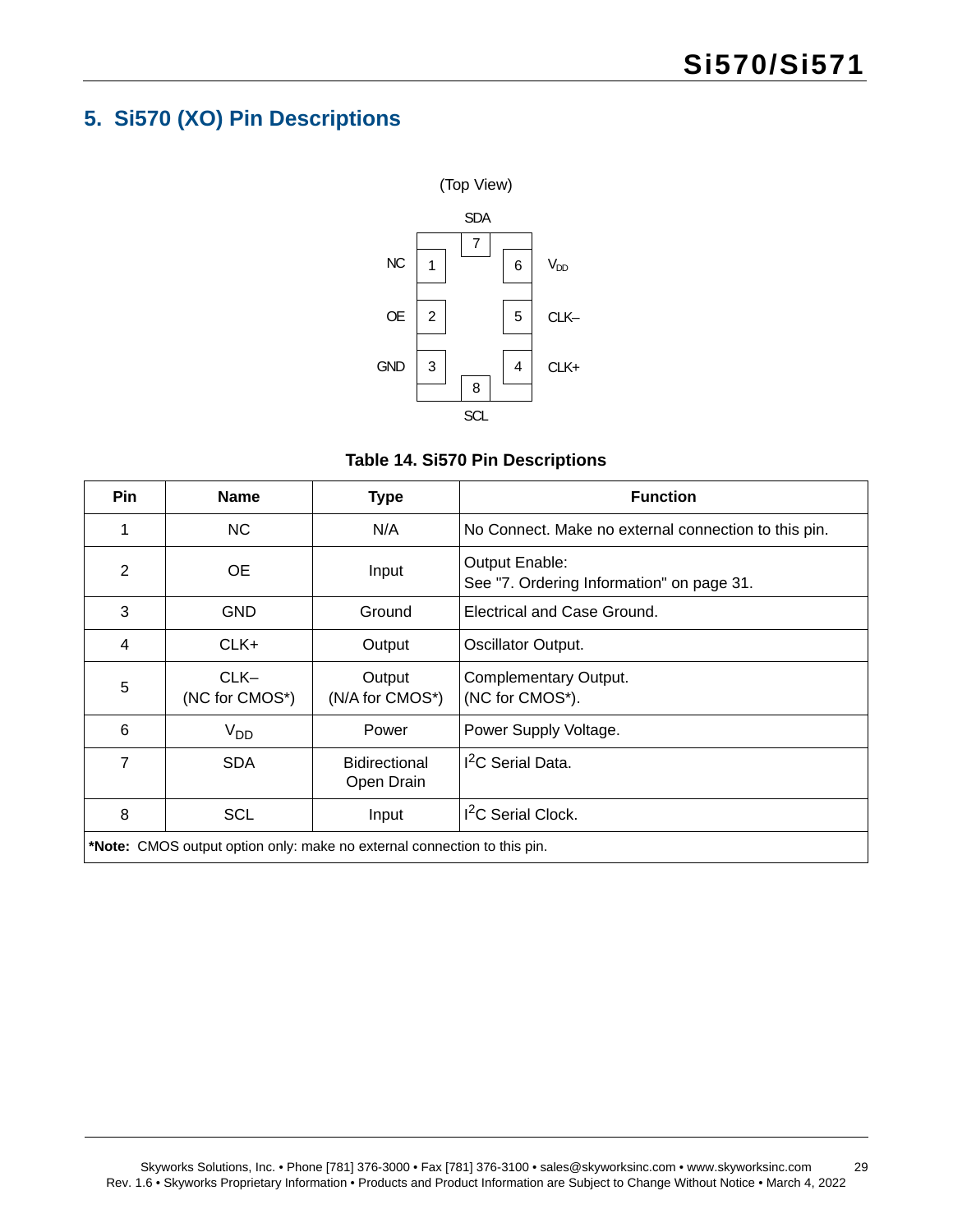### <span id="page-29-0"></span>**6. Si571 (VCXO) Pin Descriptions**





| <b>Pin</b>                                                               | <b>Name</b>              | <b>Type</b>                 | <b>Function</b>                                             |
|--------------------------------------------------------------------------|--------------------------|-----------------------------|-------------------------------------------------------------|
|                                                                          | $V_C$                    | Analog Input                | <b>Control Voltage</b>                                      |
| $\overline{2}$                                                           | <b>OE</b>                | Input                       | Output Enable:<br>See "7. Ordering Information" on page 31. |
| 3                                                                        | <b>GND</b>               | Ground                      | Electrical and Case Ground                                  |
| 4                                                                        | CLK+                     | Output                      | <b>Oscillator Output</b>                                    |
| 5                                                                        | $CLK-$<br>(NC for CMOS*) | Output<br>(N/A for CMOS*)   | Complementary Output.<br>(NC for CMOS*).                    |
| 6                                                                        | V <sub>DD</sub>          | Power                       | <b>Power Supply Voltage</b>                                 |
| 7                                                                        | <b>SDA</b>               | Bidirectional<br>Open Drain | <sup>2</sup> C Serial Data                                  |
| 8                                                                        | <b>SCL</b>               | Input                       | <sup>2</sup> C Serial Clock                                 |
| *Note: CMOS output option only: make no external connection to this pin. |                          |                             |                                                             |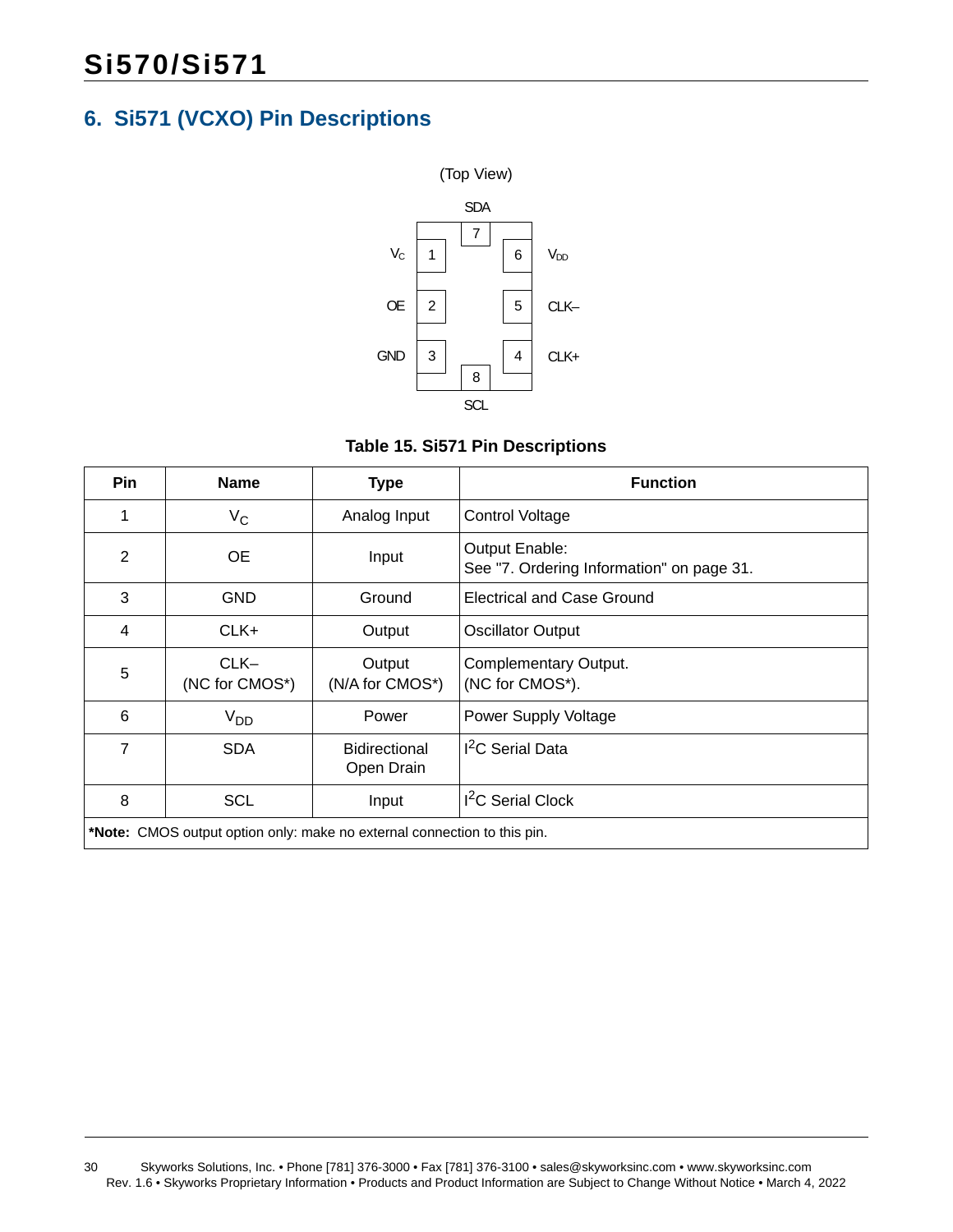### <span id="page-30-0"></span>**7. Ordering Information**

The Si570/Si571 supports a wide variety of options including frequency range, start-up frequency, temperature stability, tuning slope, output format, and  $V_{DD}$ . Specific device configurations are programmed into the Si570/Si571 at time of shipment. Configurations are specified using the Part Number Configuration chart shown below. Skyworks Solutions provides a web browser-based part number configuration utility to simplify this process. Refer to [https://www.skyworksinc.com/en/Products/Timing t](https://www.skyworksinc.com/en/Products/Timing)o access this tool and for further ordering instructions. The Si570/Si571 XO/VCXO series is supplied in an industry-standard, RoHS compliant, 8-pad, 5 x 7 mm package. Tape and reel packaging is an ordering option.

<span id="page-30-1"></span>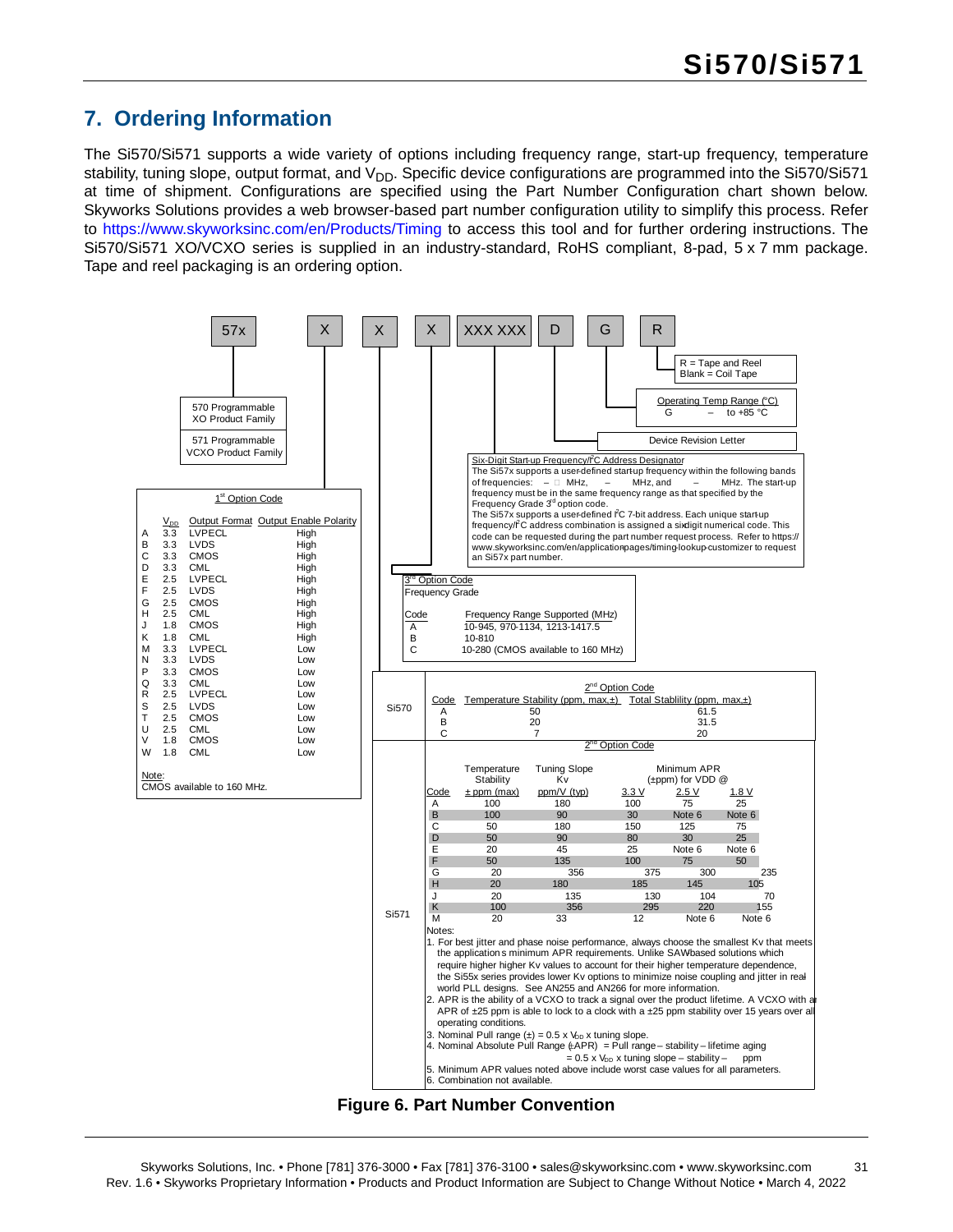### <span id="page-31-0"></span>**8. Si57x Mark Specification**

[Figure 7](#page-31-1) illustrates the mark specification for the Si57x. [Table 16](#page-31-2) lists the line information.



**Figure 7. Mark Specification**

**Table 16. Si57x Top Mark Description**

<span id="page-31-2"></span><span id="page-31-1"></span>

| Line                                               | <b>Position</b>   | <b>Description</b>                                                                                                                     |  |
|----------------------------------------------------|-------------------|----------------------------------------------------------------------------------------------------------------------------------------|--|
| 1                                                  | $1 - 10$          | Part Family Number, 57x (First 3 characters in part number where $x = 0$ indicates<br>a 570 device and $x = 1$ indicates a 571 device) |  |
| 2                                                  | $1 - 10$          | Si570, Si571: Option1 + Option2 + Option3 + ConfigNum(6) + Temp                                                                        |  |
| 3                                                  | <b>Trace Code</b> |                                                                                                                                        |  |
|                                                    | Position 1        | Pin 1 orientation mark (dot)                                                                                                           |  |
| Product Revision (D)<br>Position 2<br>Position 3-6 |                   |                                                                                                                                        |  |
|                                                    |                   | Tiny Trace Code (4 alphanumeric characters per assembly release instructions)                                                          |  |
|                                                    | Position 7        | Year (least significant year digit), to be assigned by assembly site (ex: $2007 = 7$ )                                                 |  |
|                                                    | Position 8-9      | Calendar Work Week number (1–53), to be assigned by assembly site                                                                      |  |
|                                                    | Position 10       | "+" to indicate Pb-Free and RoHS-compliant                                                                                             |  |

32 Skyworks Solutions, Inc. • Phone [781] 376-3000 • Fax [781] 376-3100 • sales@skyworksinc.com • www.skyworksinc.com Rev. 1.6 • Skyworks Proprietary Information • Products and Product Information are Subject to Change Without Notice • March 4, 2022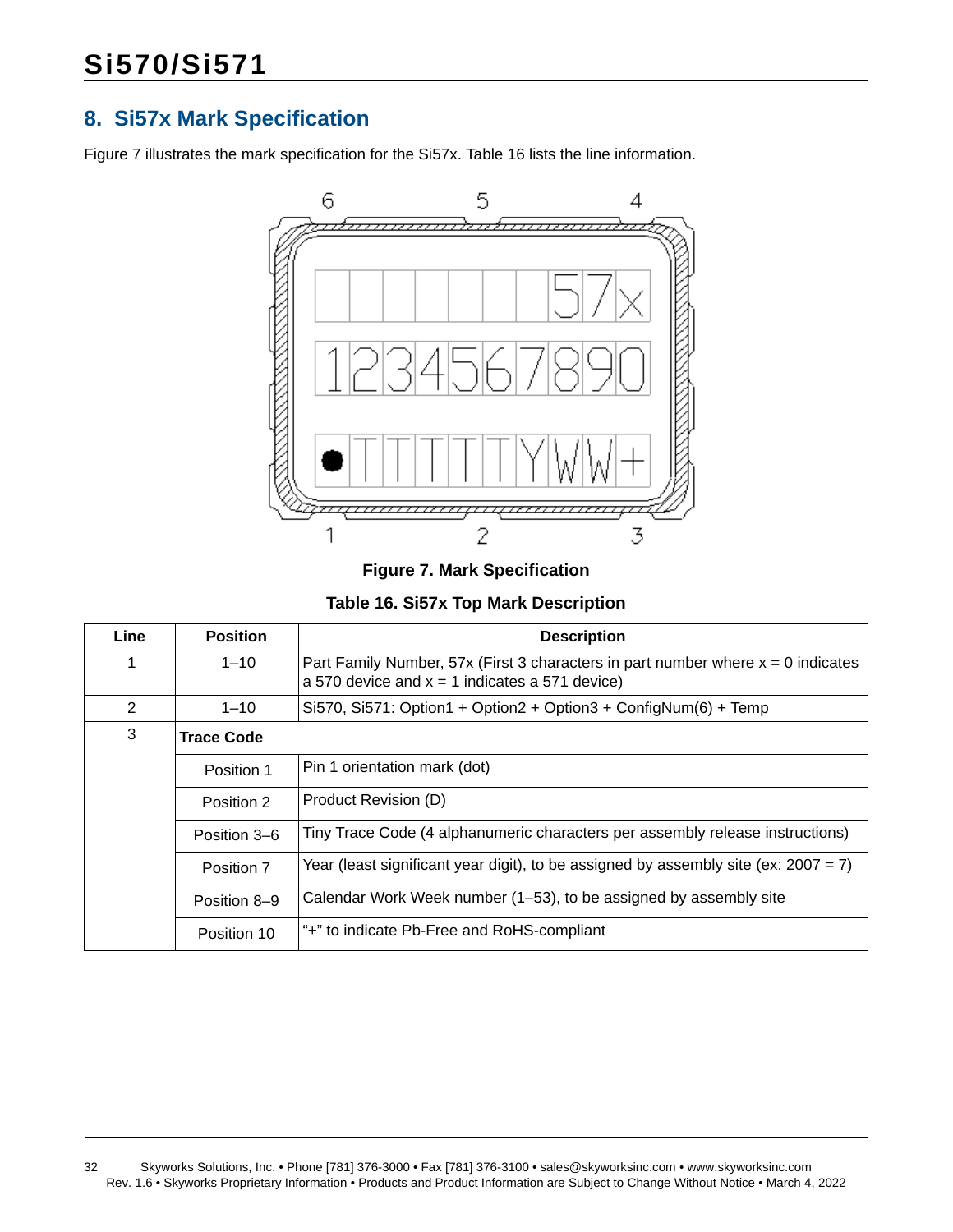### <span id="page-32-0"></span>**9. Outline Diagram and Suggested Pad Layout**

[Figure 8](#page-32-1) illustrates the package details for the Si570/Si571. [Table 17](#page-32-2) lists the values for the dimensions shown in the illustration.





### **Table 17. Package Diagram Dimensions (mm)**

<span id="page-32-2"></span><span id="page-32-1"></span>

| <b>Dimension</b>                                                                                                                             | Min      | <b>Nom</b> | <b>Max</b> |
|----------------------------------------------------------------------------------------------------------------------------------------------|----------|------------|------------|
| A                                                                                                                                            | 1.50     | 1.65       | 1.80       |
| b                                                                                                                                            | 1.30     | 1.40       | 1.50       |
| b <sub>1</sub>                                                                                                                               | 0.90     | 1.00       | 1.10       |
| C                                                                                                                                            | 0.50     | 0.60       | 0.70       |
| c <sub>1</sub>                                                                                                                               | 0.30     |            | 0.60       |
| D                                                                                                                                            | 5.00 BSC |            |            |
| D <sub>1</sub>                                                                                                                               | 4.30     | 4.40       | 4.50       |
| e                                                                                                                                            | 2.54 BSC |            |            |
| E                                                                                                                                            | 7.00 BSC |            |            |
| E <sub>1</sub>                                                                                                                               | 6.10     | 6.20       | 6.30       |
| н                                                                                                                                            | 0.55     | 0.65       | 0.75       |
|                                                                                                                                              | 1.17     | 1.27       | 1.37       |
| L1                                                                                                                                           | 1.07     | 1.17       | 1.27       |
| р                                                                                                                                            | 1.80     |            | 2.60       |
| R                                                                                                                                            | 0.70 REF |            |            |
| aaa                                                                                                                                          |          |            | 0.15       |
| bbb                                                                                                                                          |          |            | 0.15       |
| CCC                                                                                                                                          |          |            | 0.10       |
| ddd                                                                                                                                          |          |            | 0.10       |
| eee                                                                                                                                          |          |            | 0.05       |
| Note:<br>1. All dimensions shown are in millimeters (mm) unless otherwise noted.<br>Dimensioning and Tolerancing per ANSI Y14.5M-1994.<br>2. |          |            |            |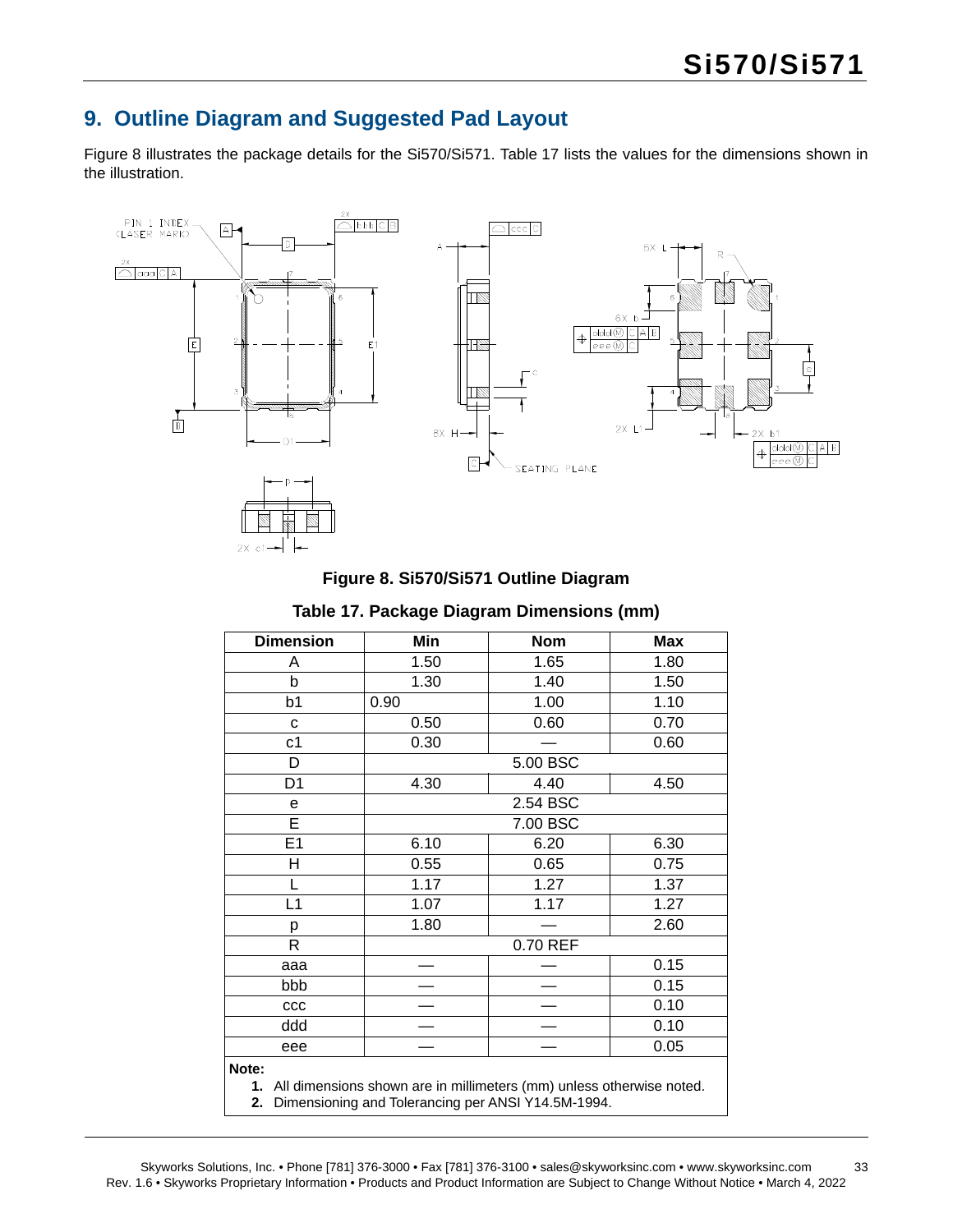### <span id="page-33-0"></span>**10. 8-Pin PCB Land Pattern**

[Figure 9](#page-33-1) illustrates the 8-pin PCB land pattern for the Si570/Si571. [Table 18](#page-33-2) lists the values for the dimensions shown in the illustration.



**Figure 9. Si570/Si571 PCB Land Pattern**

#### **Table 18. PCB Land Pattern Dimensions (mm)**

<span id="page-33-2"></span><span id="page-33-1"></span>

| <b>Dimension</b>                                                     | Min       | Max  |  |
|----------------------------------------------------------------------|-----------|------|--|
| D <sub>2</sub>                                                       | 5.08 REF  |      |  |
| D3                                                                   | 5.705 REF |      |  |
| е                                                                    | 2.54 BSC  |      |  |
| E <sub>2</sub>                                                       | 4.20 REF  |      |  |
| GD                                                                   | 0.84      |      |  |
| <b>GE</b>                                                            | 2.00      |      |  |
| VD                                                                   | 8.20 REF  |      |  |
| VE                                                                   | 7.30 REF  |      |  |
| X1                                                                   | 1.70 TYP  |      |  |
| X2                                                                   | 1.545 TYP |      |  |
| Y1                                                                   | 2.15 REF  |      |  |
| Y2                                                                   | 1.3 REF   |      |  |
| ZD                                                                   |           | 6.78 |  |
| ZE                                                                   |           | 6.30 |  |
| Note:<br>Dimensioning and tolerancing per the ANSI Y14.5M-1994<br>1. |           |      |  |

- **1.** Dimensioning and tolerancing per the ANSI Y14.5M-1994 specification.
- **2.** Land pattern design follows IPC-7351 guidelines.
- **3.** All dimensions shown are at maximum material condition (MMC).
- **4.** Controlling dimension is in millimeters (mm).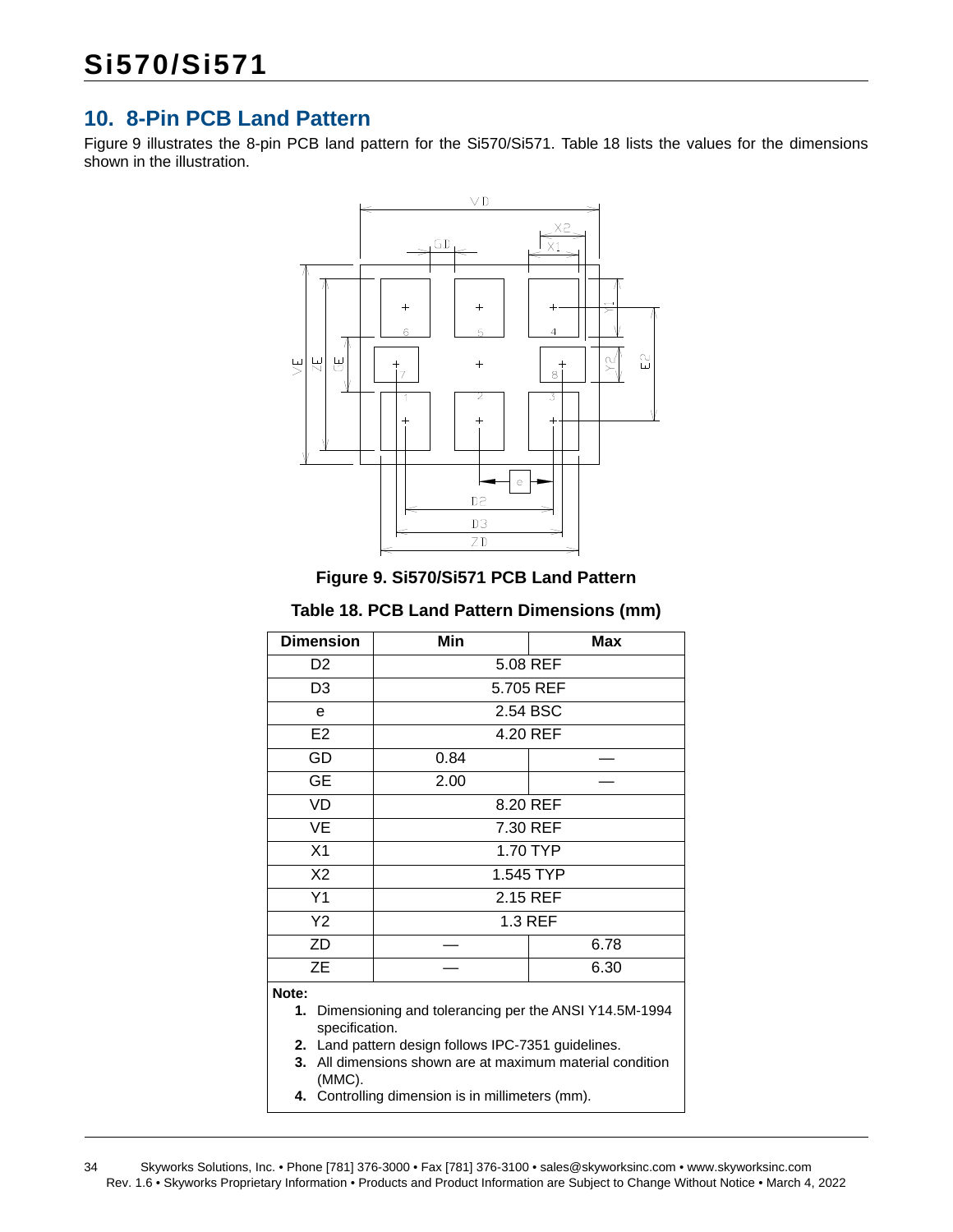### <span id="page-34-0"></span>**REVISION HISTORY**

### **Revision 1.6**

June, 2018

■ Changed "Trays" to "Coil Tape" in ["7. Ordering Information" on page 31.](#page-30-0)

### **Revision 1.5**

Added Section 3.2 and 3.3.

### **Revision 1.4**

■ Added [Table 12, "Thermal Characteristics," on page 12](#page-11-1).

### **Revision 1.3**

- Updated [Table 3 on page 5](#page-4-4) to include 7 ppm temperature stability and 20 ppm to stability parameters. Also changed aging test condition (frequency drift over life) from 15 years to 20 years.
- Updated 2.5 V/3.3 V and 1.8 V CML output level specification for [Table 4 on page 6.](#page-5-3)
- Added footnotes clarifying max offset frequency test conditions in [Table 5 on page 7](#page-6-2).
- Updated ESD HBM sensitivity rating and the JEDEC standard in Note 2 in [Table 13 on page 13](#page-12-2).
- **Updated [Table 10 on page 11](#page-10-0) to include "Moisture Sensitivity Level" and "Contact Pads" rows.**
- Added Si570 7 ppm Total Stability Ordering Option to [Figure 6 on page 31.](#page-30-1)
- Updated [Figure 7](#page-31-1) and [Table 16 on page 32](#page-31-2) to reflect specific marking information. Previously, Figure 7 was generic.
- Clarified ["3.1.2. Reconfiguring the Output Clock for Large Changes in Output Frequency" on page 15](#page-14-0) and added new registers 13-18 in ["4. Serial Port Registers" on page 22](#page-21-0) for the Si570 7 ppm temperature stability / 20 ppm total stability ordering option.
- Added text to ["3. Functional Description" on page 14,](#page-13-0) paragraph 1, to state that the total output jitter complies to and exceeds strict requirements of various high-speed communication systems.

### **Revision 1.2**

- Replaced "Unfreeze to Newfreq Delay" with the clearer terminology "Unfreeze to Newfreq Timeout" on page 15 and in [Table 11 on page 12](#page-11-0).
- Added Freeze M procedure on page 14 for preventing output clock changes during small frequency change multi-register RFREQ writes.
- Added Freeze M, Freeze VCADC, and RST\_REG versus RECALL information to Register 135 references in "4. Serial Port Registers" on pages 17 and 20.
- Added Si570 20 ppm Total Stability Ordering Option to [Figure 6 on page 31](#page-30-1).
- Updated [Figure 8](#page-32-1) and [Table 17 on page 33](#page-32-2) to include production test sidepads. This change is for reference only as the sidepads are raised above the seating plane and do not impact PCB layout.
- Corrected errors in [Table 10 on page 11](#page-10-0).

### **Revision 1.1**

- Restored programming constraint information on page 15 and in Table 12, page 12.
- Clarified NC (No Connect) pin designations in Tables 13–14 on pages 22–23.